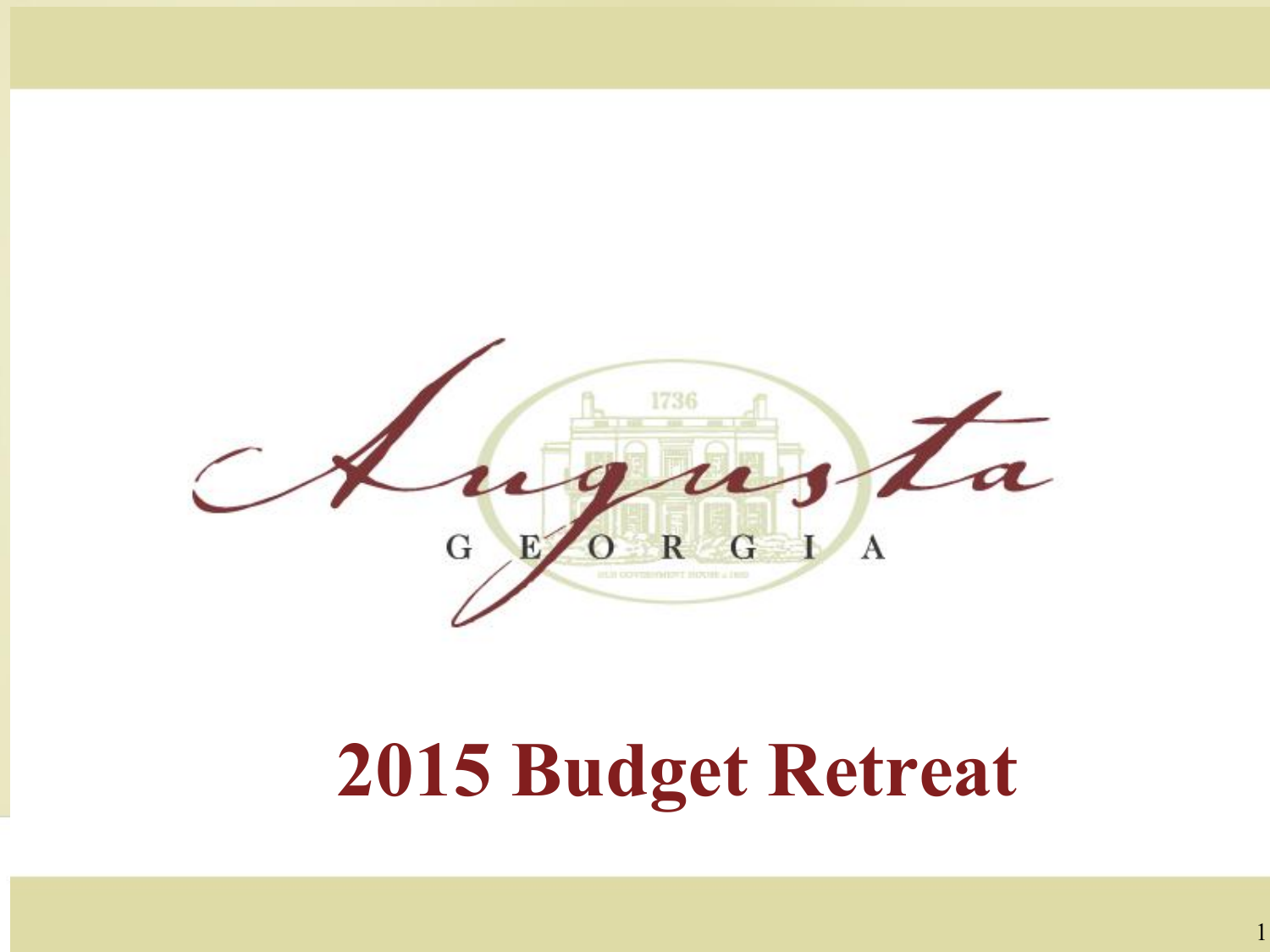#### Retreat Agenda

#### **>Budget Basics**

- Discussion -Payment in Lieu of Franchise Fees
- **Example 1**
- Recreation, Parks and Facilities
- **Engineering**
- **>Next Steps**

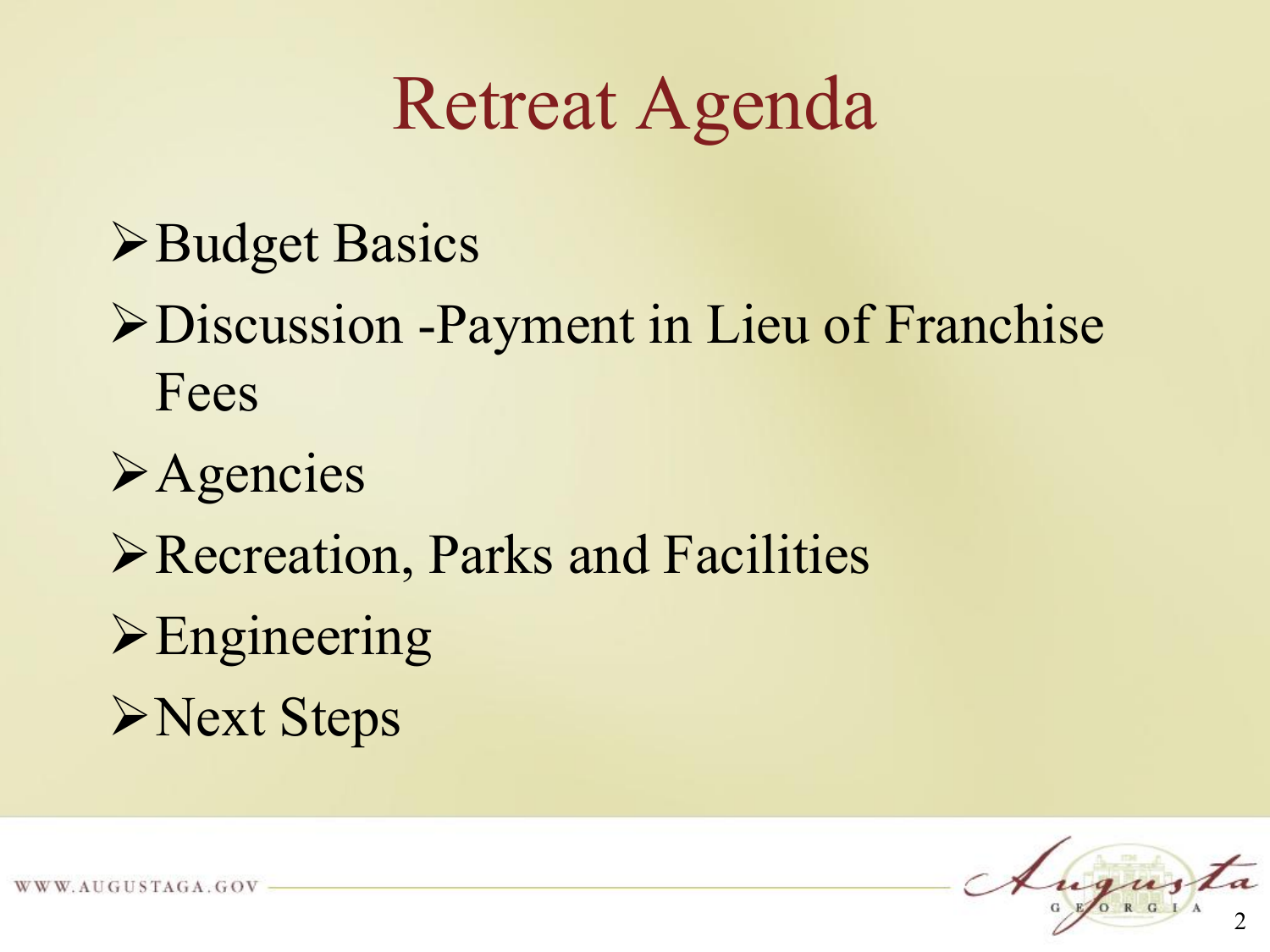

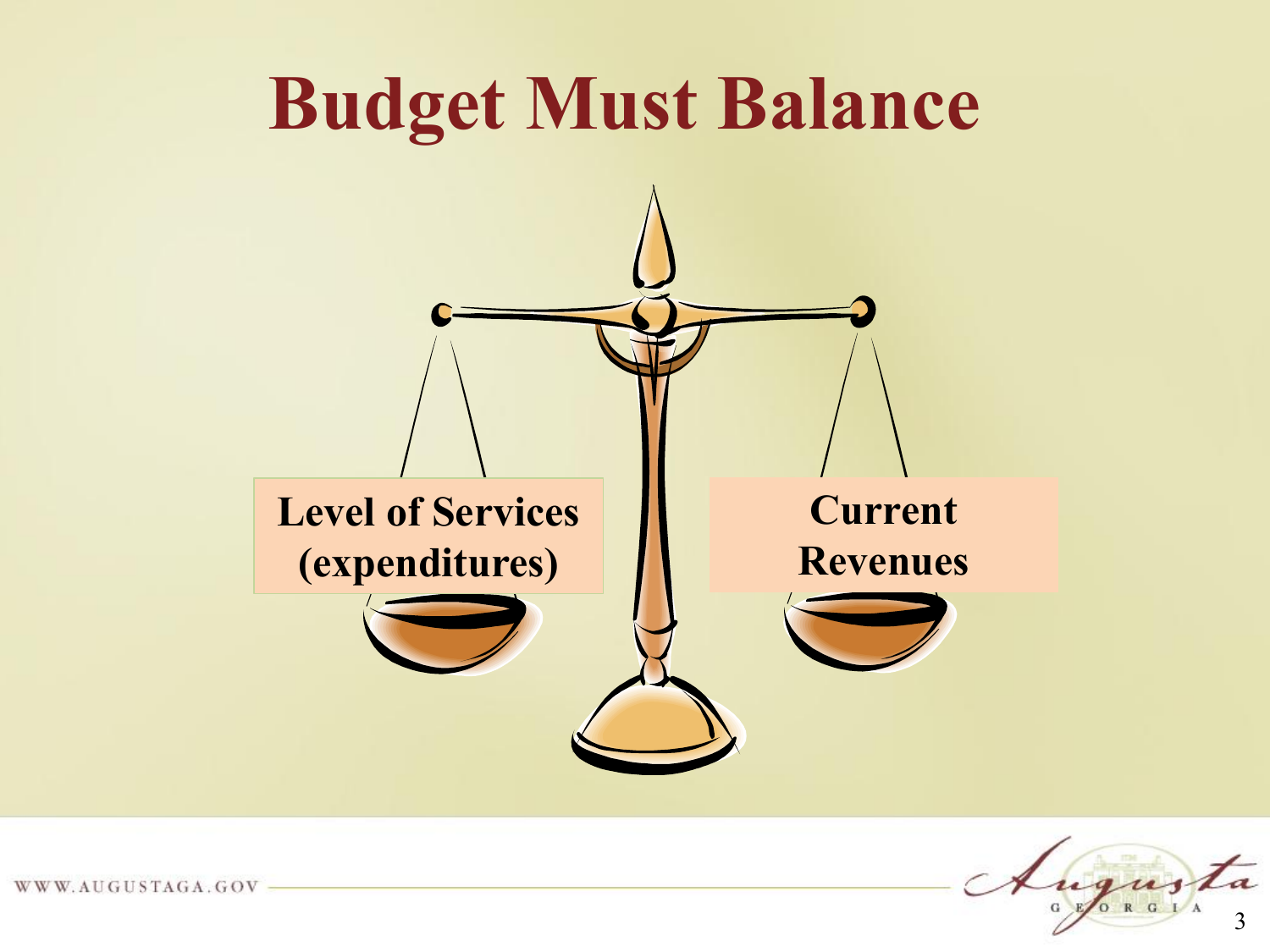## **2015 Budget Key Dates Remaining**

• October 21, 2014 – Interim Administrator presents proposed budget to commission

#### • November 18, 2015 – Commission adopts 2015 budget



AUGUSTAGA.GOV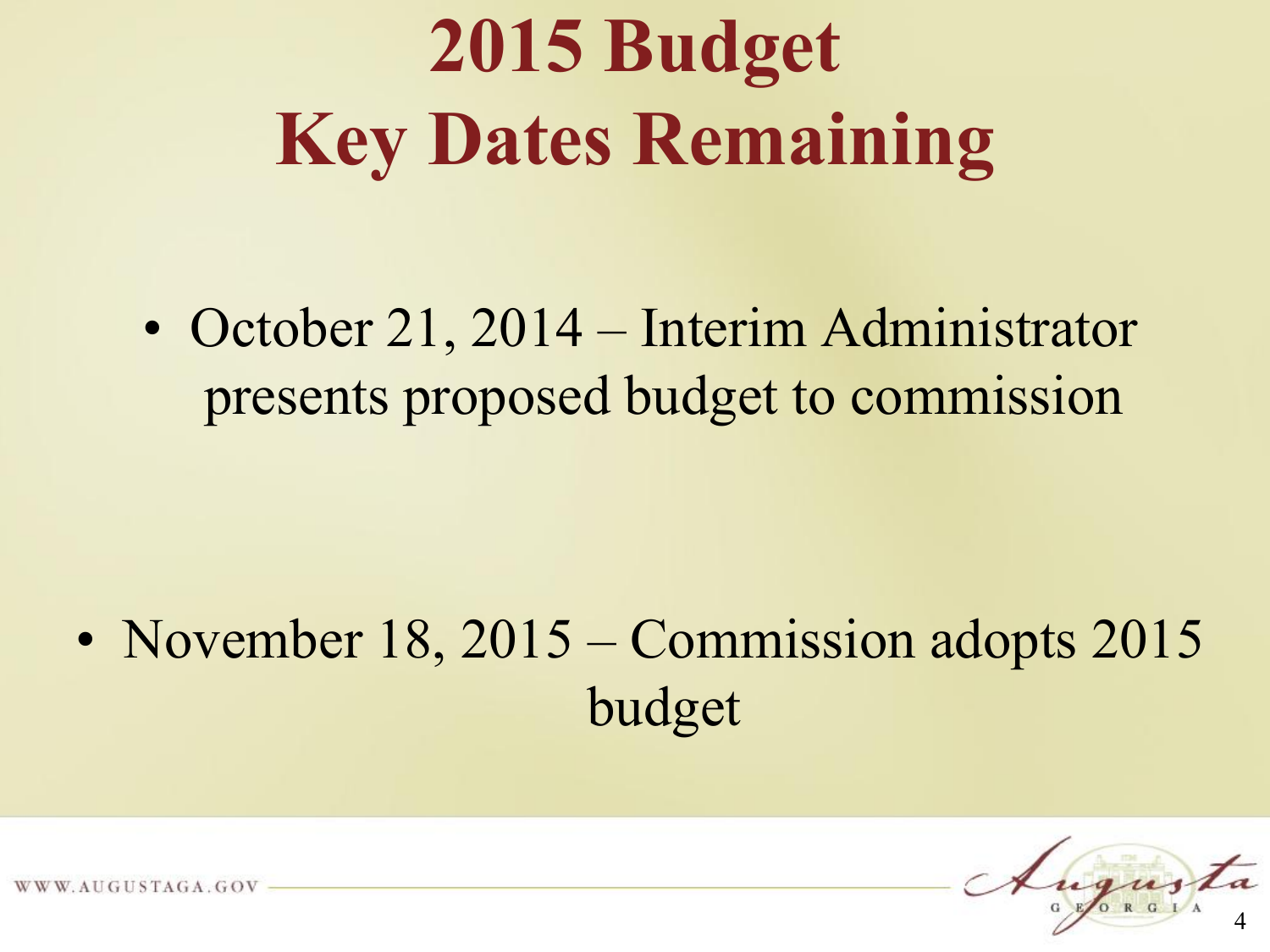## **Budget Process**

- 1. Departments submit budget requests
- 2. Budget requests are reviewed and compiled
- 3. Administrator presented with preliminary budget
- 4. Administrator presents proposed budget to commission
- 5. Commission attends work sessions on proposed budget
- 6. Commission adopts balanced budget

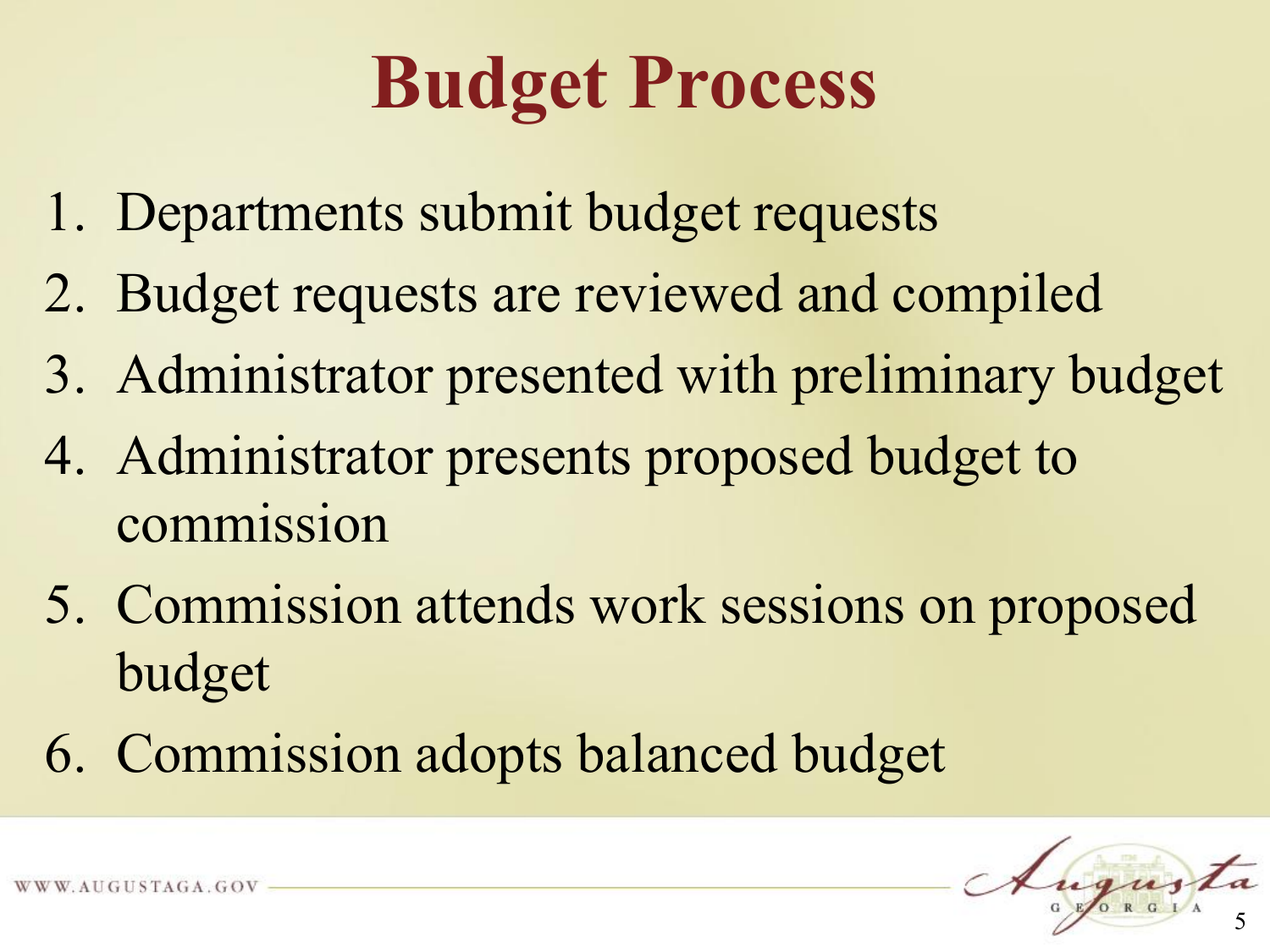#### **When budget requests exceed projected revenues**

- **To get to a balanced budget the choices are:**
	- **Increase Current Revenue**
	- **Decrease Services (Expenditures)**
	- **Reallocation of Existing Resources**
	- **Use of Fund Balance**





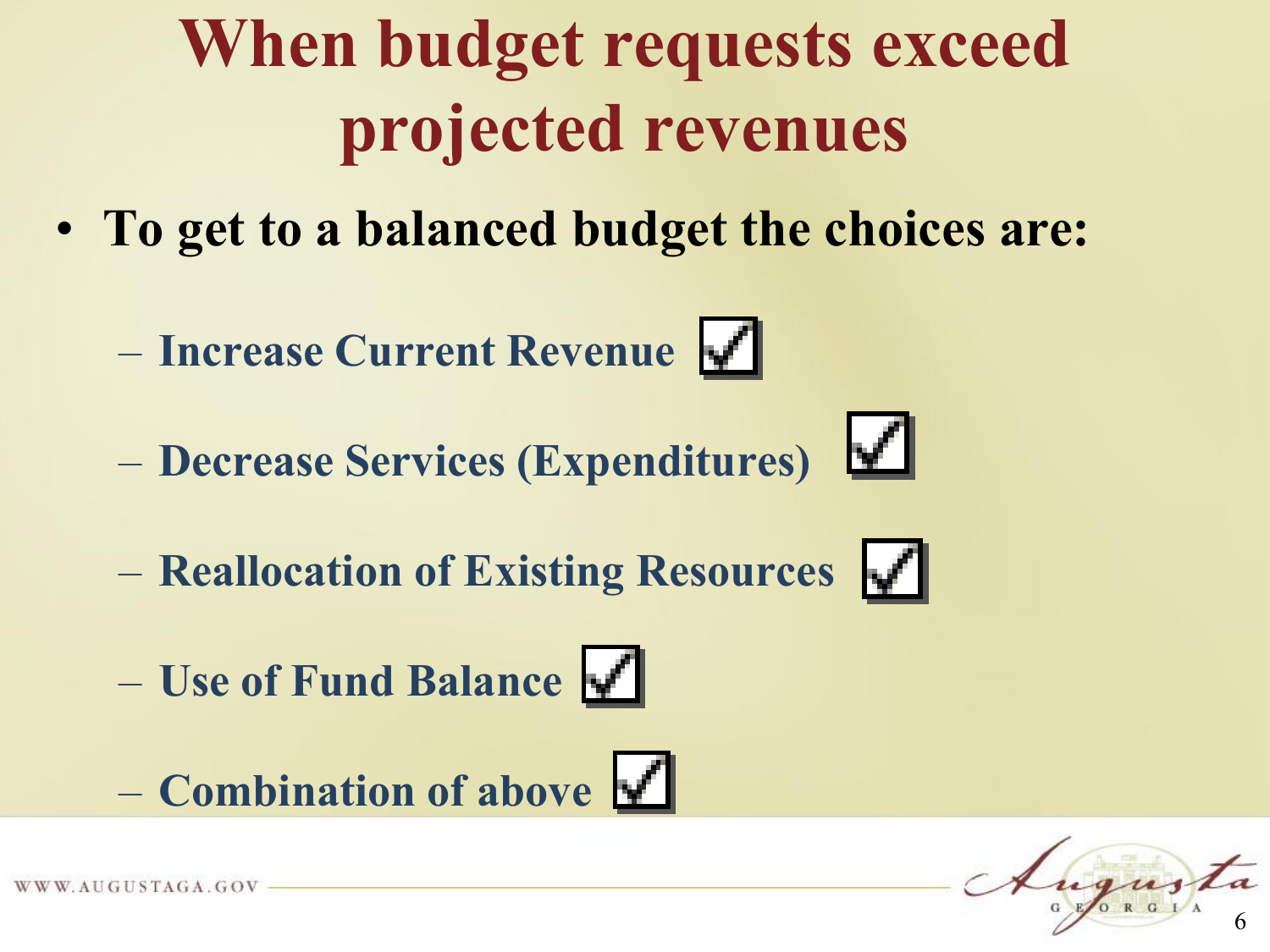#### **Revenues**

Major Sources of Revenue Ad Valorem Tax Sales Tax **Franchise Fees** *Ad Valorem Taxes are the only one we control*

**Revenues that can be increased** Ad Valorem Tax (Millage Rate)



AUGUSTAGA.GOV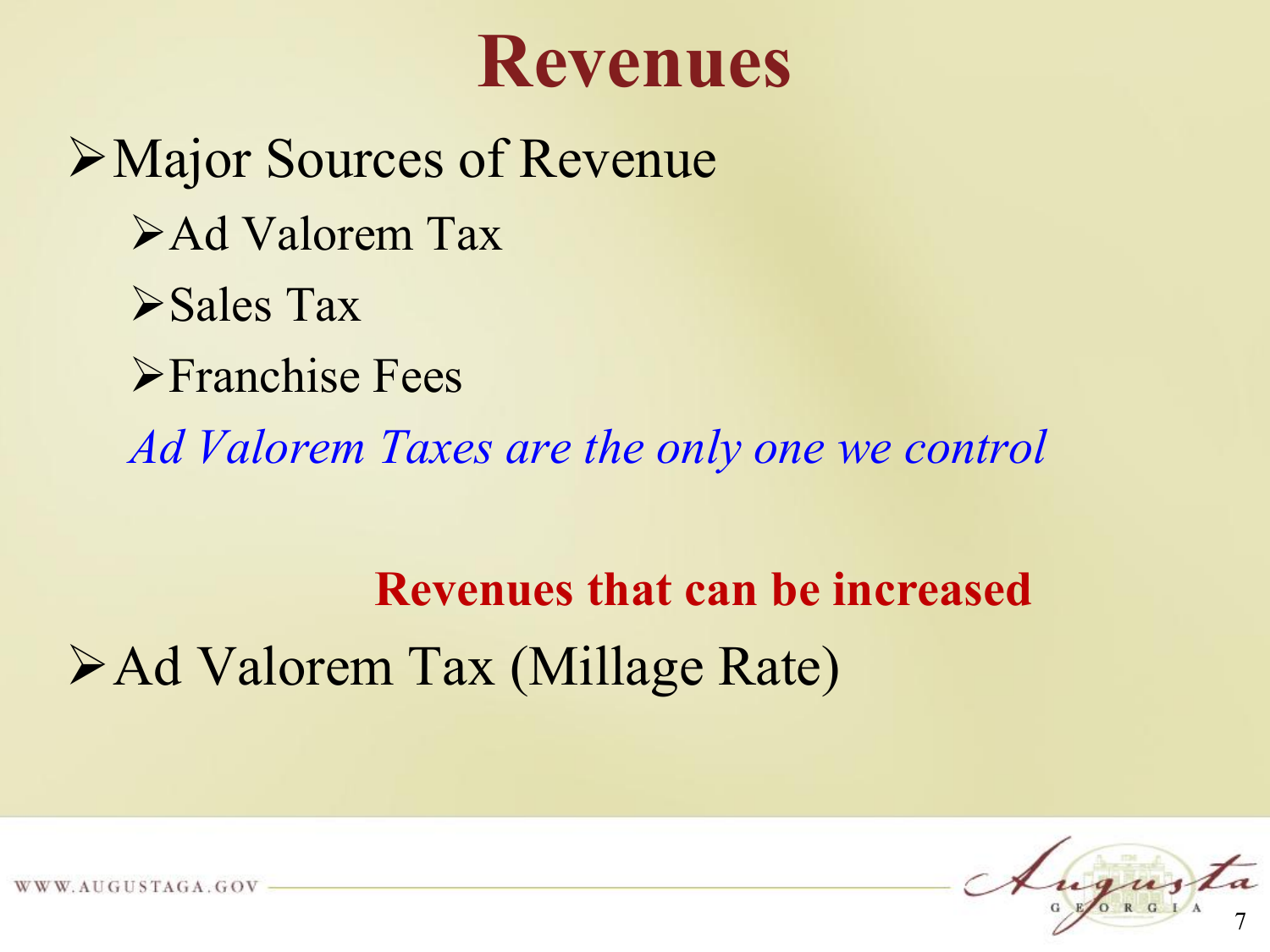## **Ad Valorem Taxes**

• **2 methods of increase**

– Increase in Tax Digest

– Increase in Millage Rate

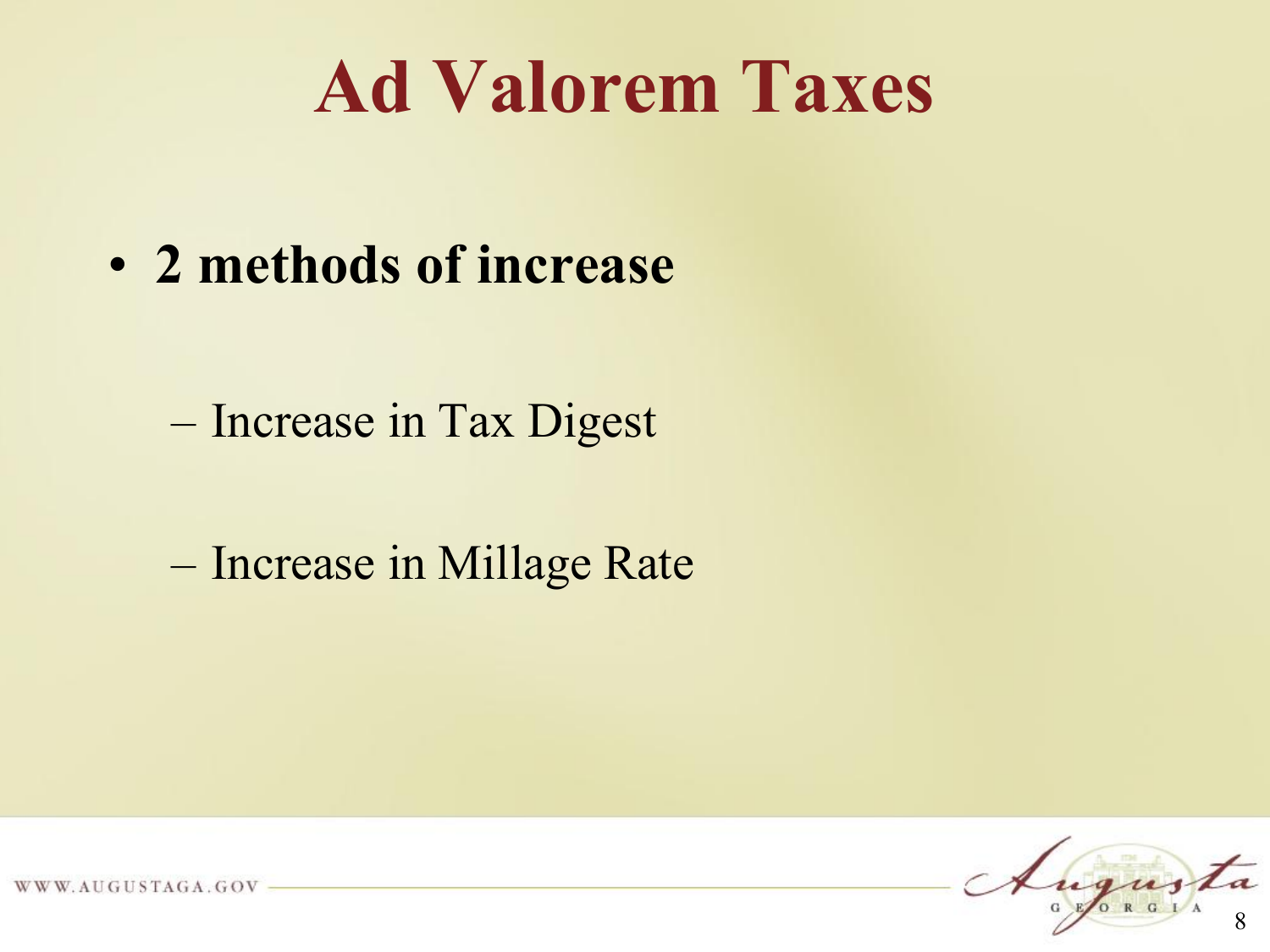#### **Decrease Expenditures (Services)**

- Decrease Expenditures
	- To what level should services be reduced?
	- Which programs should be eliminated?
	- Across the board reductions?



UGUSTAGA.GOV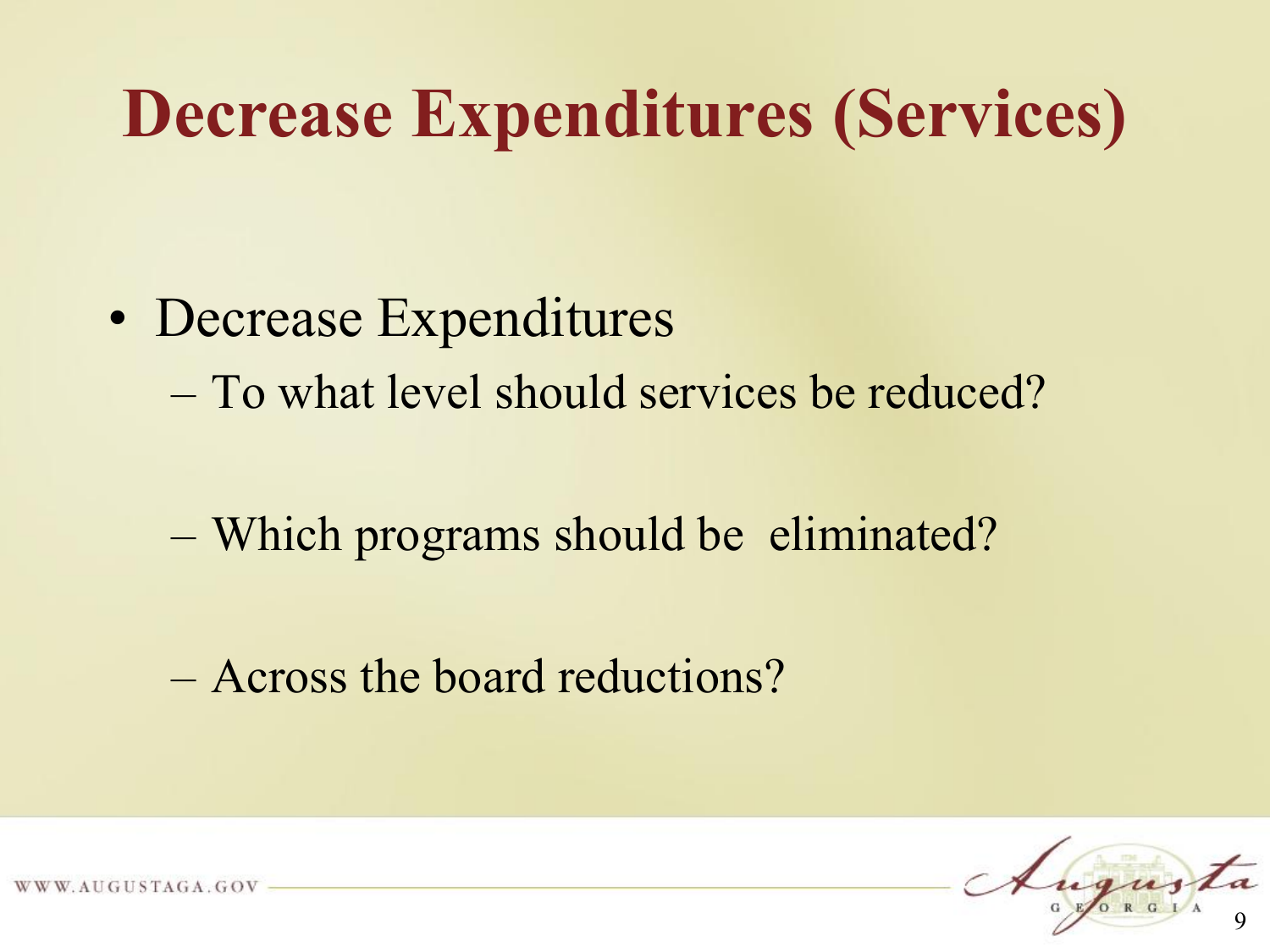## Reallocation of existing resources

- Total Expenditures for the organization remain same
	- Internal Allocation of Funds Between Departments Change
	- Requires Prioritization of Programs

## Policy Decision



AUGUSTAGA.GOV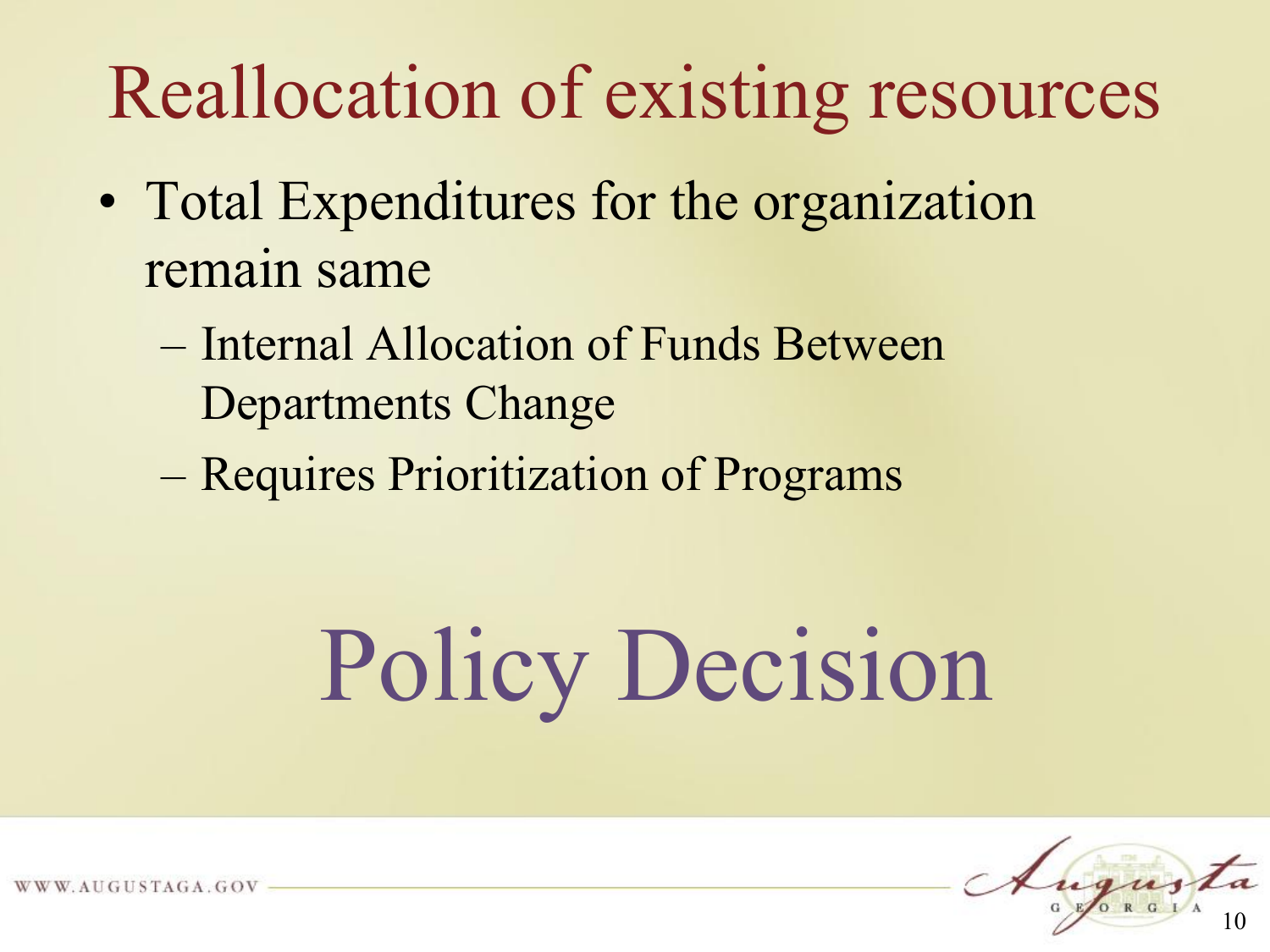## **Methods used to balance 2014 Budget**

• 2.4 % across the board reduction of services (expenditures)

**\$2.1 Million**

• 1.75 mill increase in millage rate



AUGUSTAGA.GOV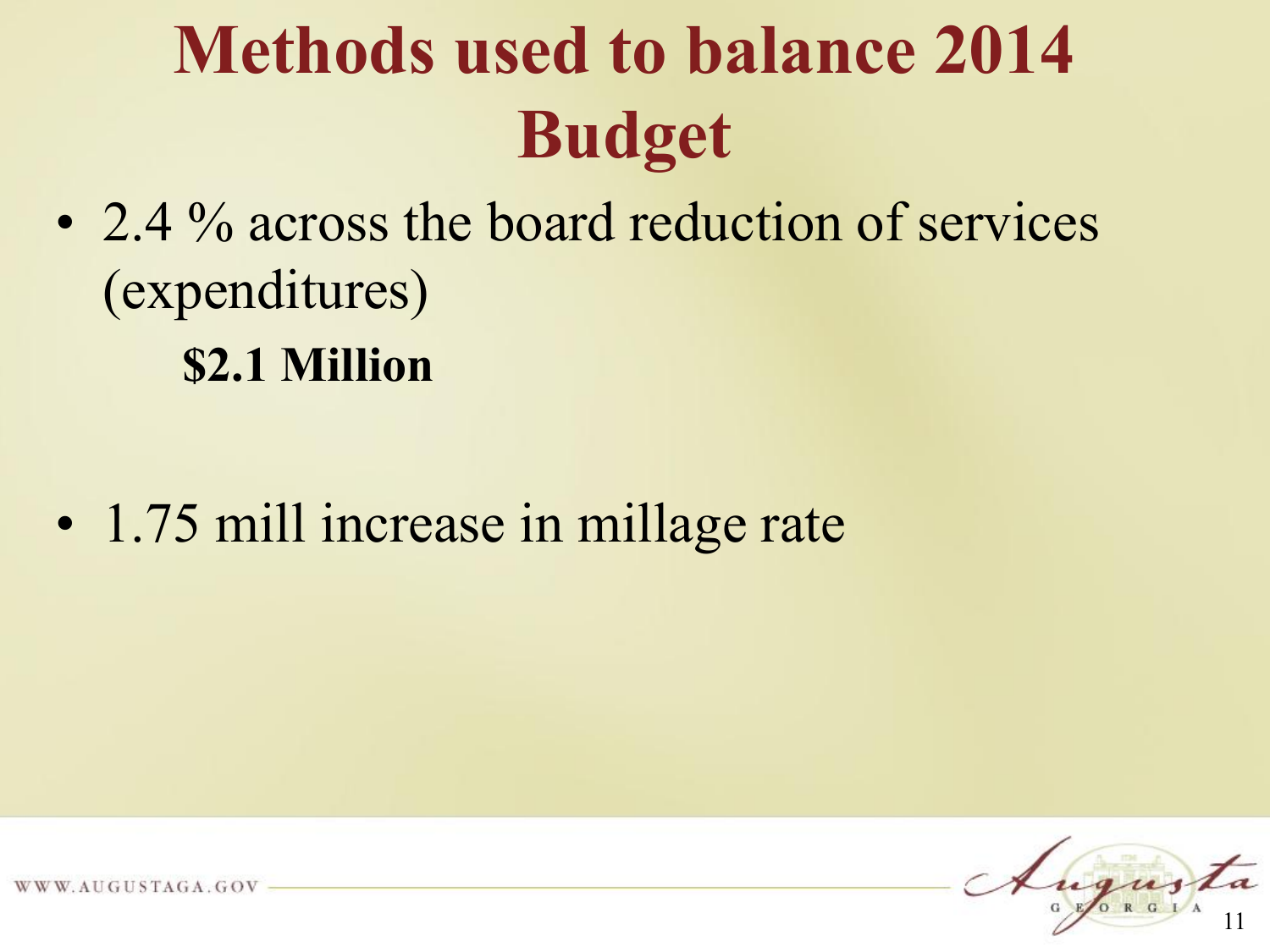#### **Effect of millage rate increase on 2015 revenues**

|                                                 | 2014        | 2015          |
|-------------------------------------------------|-------------|---------------|
| <b>Revenues</b>                                 |             |               |
| Increase - millage rate                         | \$7,922,601 | \$7,922,601   |
| Loss of sales tax revenue from energy sales     |             | (890,000)     |
| <b>Total Revenue</b>                            | 7,922,601   | 7,032,601     |
|                                                 |             |               |
| <b>Allocation</b>                               |             |               |
| Current year expenditures (use of fund balance) | 5,389,260   | 5,389,260     |
| replenish reserve for extraordinary losses      | 1,125,000   | 1,125,000     |
| <b>Retention Bonus</b>                          | 924,790     |               |
| <b>Vacation Buy Back</b>                        | 350,000     |               |
| <b>Total Allocation</b>                         | 7,789,050   | 6,514,260     |
|                                                 |             |               |
|                                                 |             |               |
| <b>Net available</b>                            | 133,551     | 518,341<br>S. |

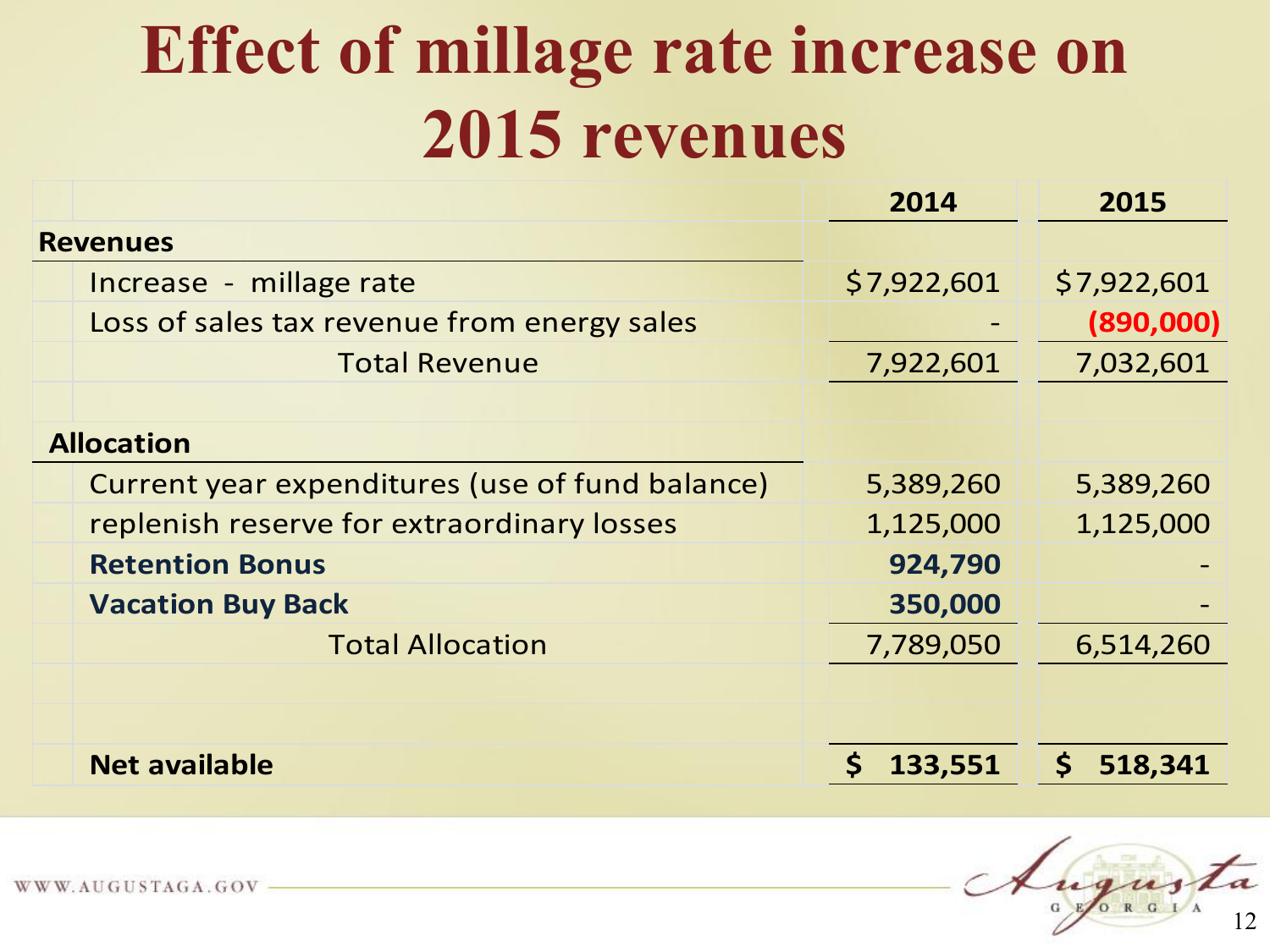#### **Augusta Georgia 2014 Budget – \$687 million**

**Internal Service Funds - \$38 Million**

**Trust and Agency Funds -\$10 Million**

**General Funds -**

**\$139.3 Million**

**Enterprise Funds - \$260 Million**

> **Captal Project Funds - \$143 Million**

**Debt Service Funds - \$15 Million**

**Special Revenue Funds - \$81 Million**

General Funds - \$139.3 Million

**Special Revenue Funds - \$81 Million** 

■ Captal Project Funds - \$143 Million

**Debt Service Funds - \$15 Million** 

**Enterprise Funds - \$260 Million** 

■ Internal Service Funds - \$38 Million

**Trust and Agency Funds -\$10 Million** 

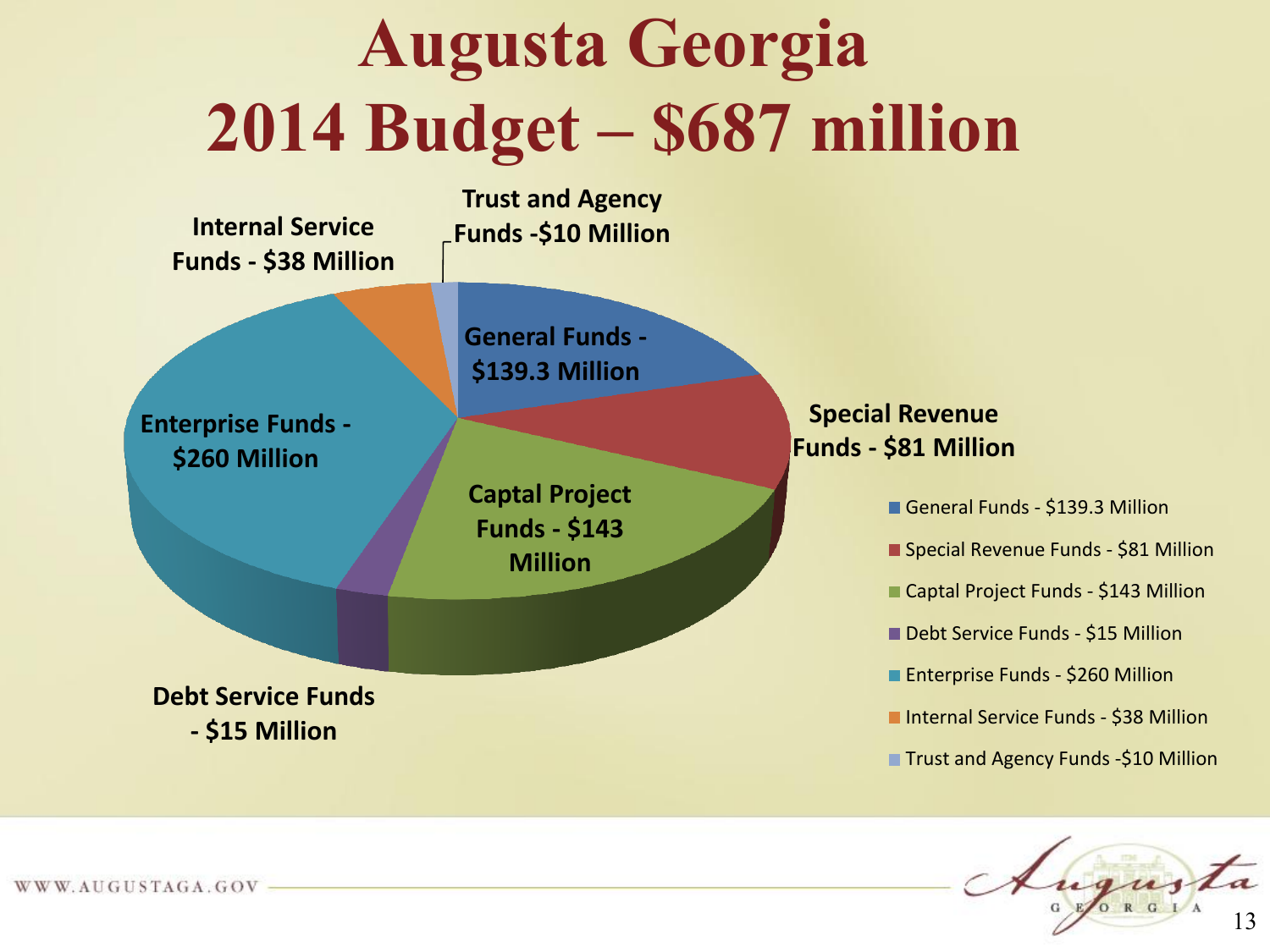#### **2014 General Fund Budget – \$139.3 Million**



14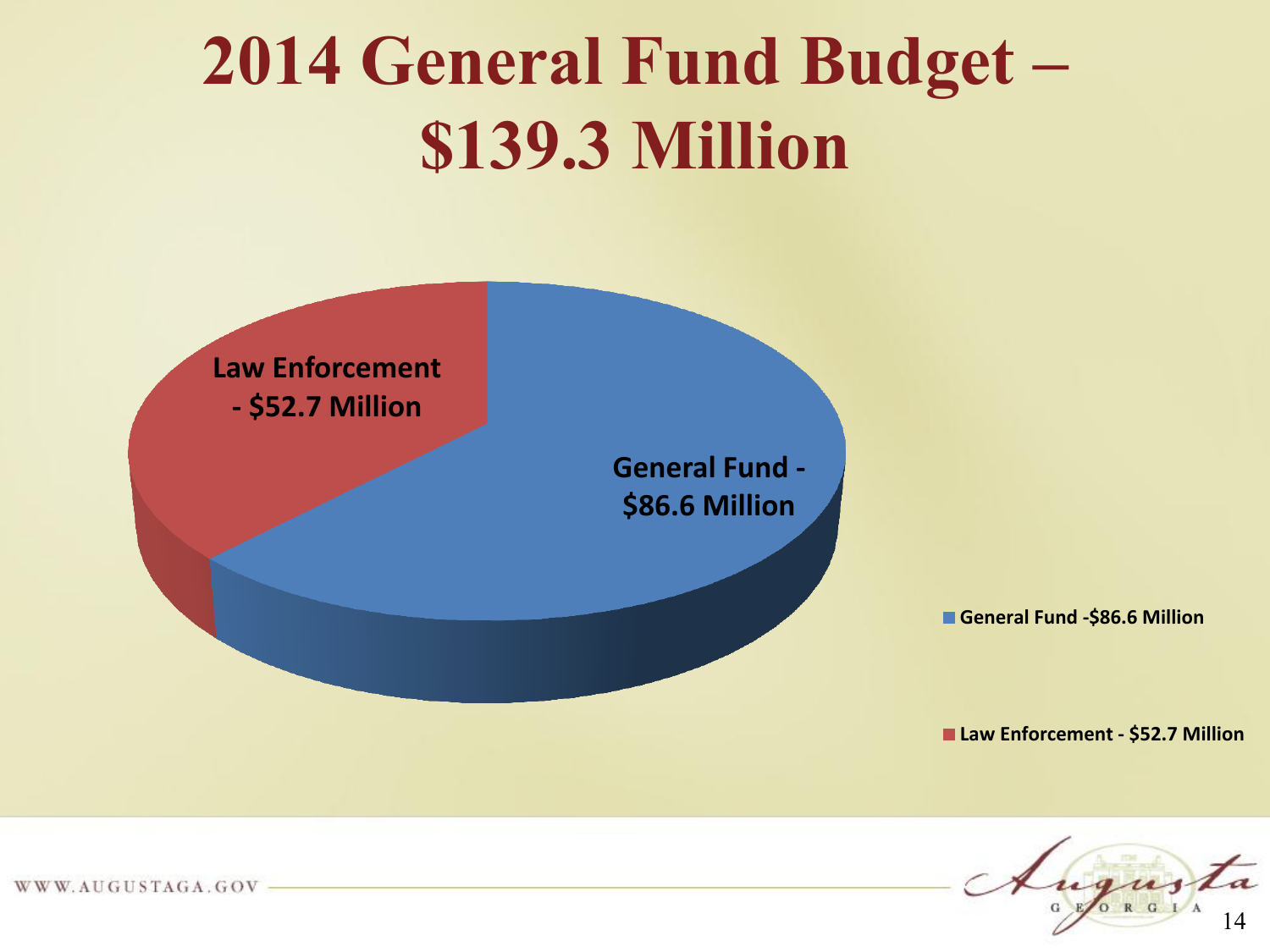#### **General Fund Revenues by Category**

| <b>Revenue Source</b>              | <b>Total</b>  |
|------------------------------------|---------------|
| <b>Taxes</b>                       | \$106,329,260 |
| <b>Licenses and Permits</b>        | 1,659,920     |
| <b>Intergovernmental Revenue</b>   | 1,737,170     |
| <b>Charges for Services</b>        | 18,708,330    |
| <b>Fines and Forfeitures</b>       | 5,118,000     |
| <b>Investment Income</b>           | 250,750       |
| <b>Contributions and Donations</b> | 17,500        |
| <b>Miscellaneous Revenue</b>       | 1,127,700     |
| <b>Other Financing Sources</b>     | 1,868,000     |
| <b>Transfers In</b>                | 2,506,640     |
| <b>Totals</b>                      | \$139,323,270 |

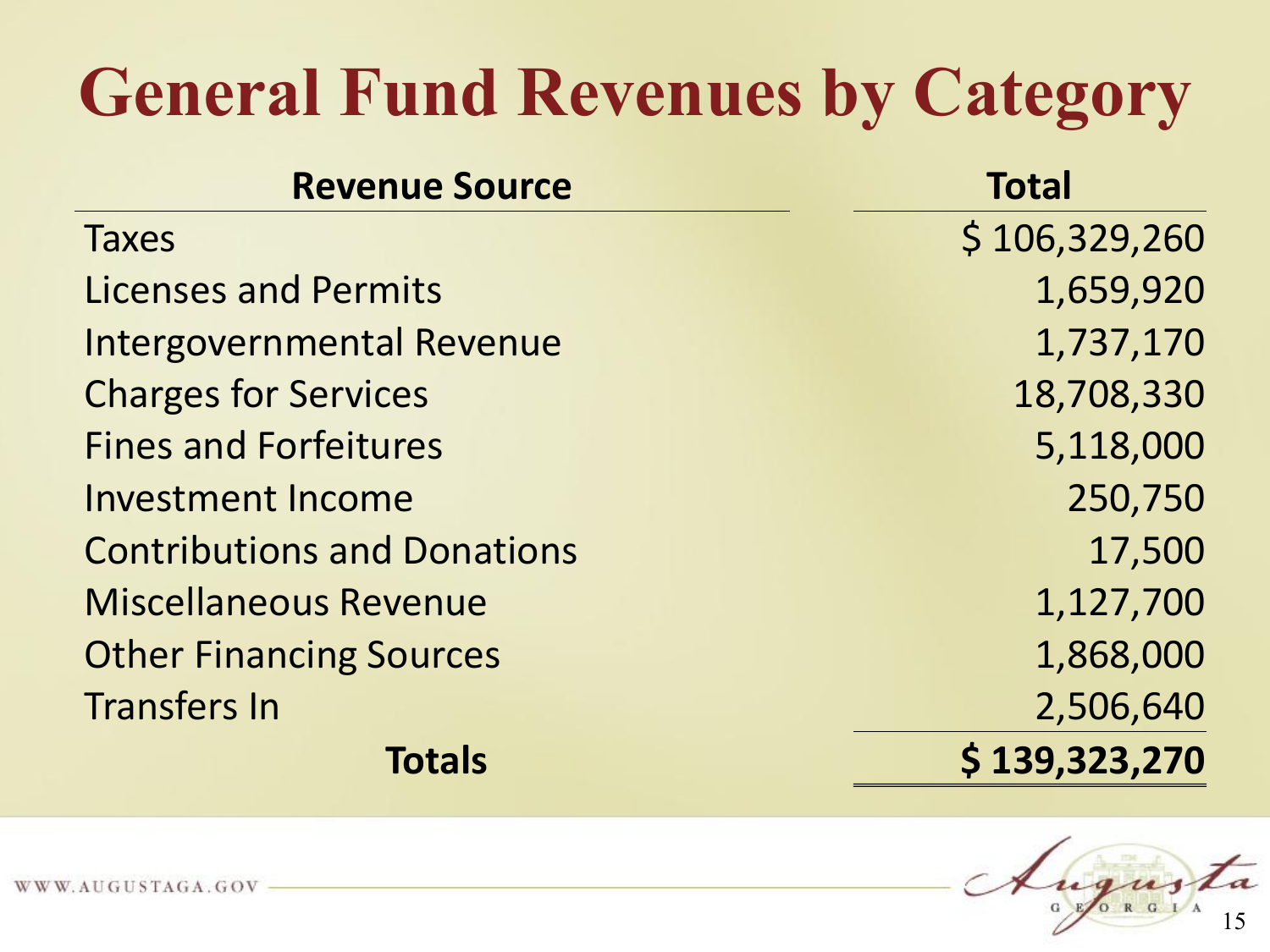## **Tax Revenue By Type**

| <b>Revenue Source</b>           | <b>Total</b>               |
|---------------------------------|----------------------------|
| <b>Ad Valorem Taxes</b>         | 47,310,900<br>$\mathsf{S}$ |
| <b>Transfer Taxes</b>           | 600,000                    |
| <b>Franchise Taxes</b>          | 23,774,380                 |
| <b>Local Option Sales Taxes</b> | 30,365,000                 |
| <b>Alcoholic Beverage Taxes</b> | 3,266,980                  |
| <b>Penalties</b>                | 1,012,000                  |
| <b>Totals</b>                   | \$106,329,260              |

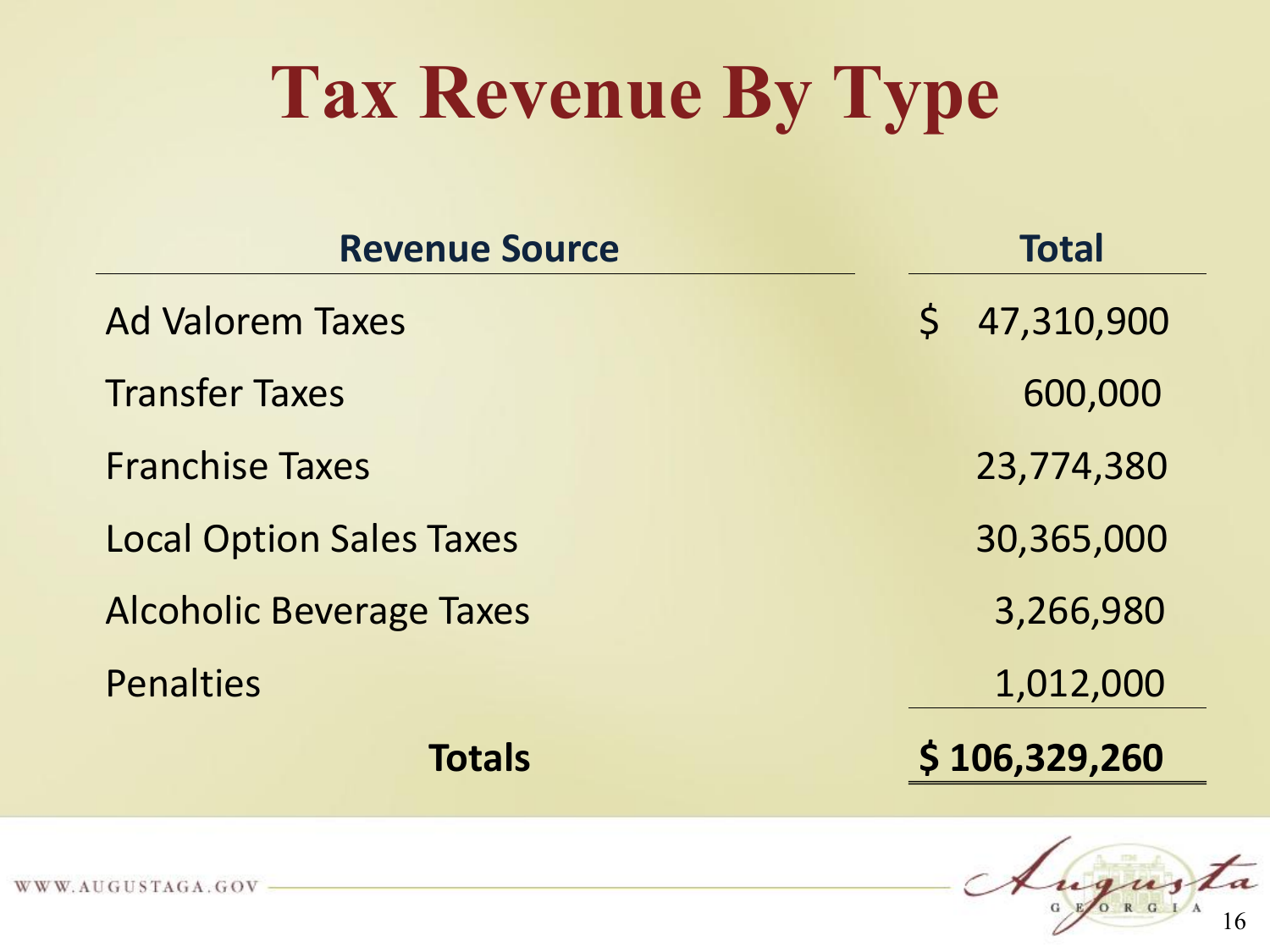## **General Fund Expenses by Category**

| <b>Expense Category</b>                           |             | <b>Total</b>  |
|---------------------------------------------------|-------------|---------------|
| <b>Personnel Services &amp; Employee Benefits</b> | $\varsigma$ | 88,248,580    |
| <b>Purchased/Contracted Services</b>              |             | 15,666,220    |
| <b>Supplies</b>                                   |             | 19,394,230    |
| <b>Capital Outlay</b>                             |             | 117,430       |
| Interfund/Interdepartmental                       |             | 6,818,130     |
| <b>Other Costs</b>                                |             | 5,626,230     |
| <b>Cost Reimbursement</b>                         |             | (836,400)     |
| Non-Departmental                                  |             | (1,927,380)   |
| <b>Transfers Out</b>                              |             | 6,216,230     |
| <b>Totals</b>                                     |             | \$139,323,270 |

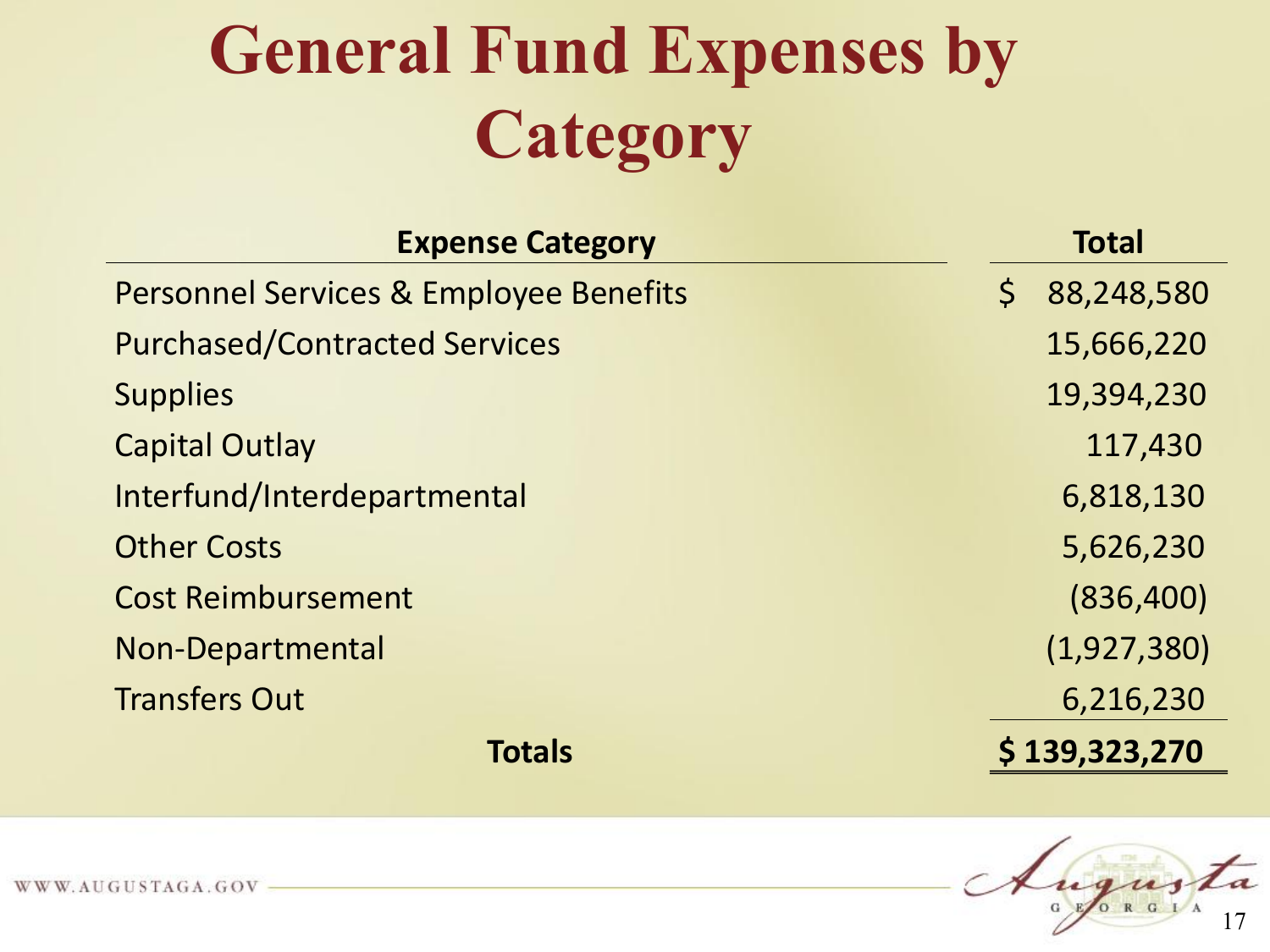#### **2014 General Fund Budget by Function**

| <b>Function</b>                  | <b>Total</b>  |
|----------------------------------|---------------|
| <b>General Governmental</b>      | \$27,355,070  |
| Judicial                         | 19,402,670    |
| <b>Public Safety</b>             | 61,232,910    |
| <b>Public Works</b>              | 7,784,450     |
| <b>Health &amp; Welfare</b>      | 2,274,290     |
| <b>Culture-Recreation</b>        | 13,633,420    |
| <b>Housing &amp; Development</b> | 1,908,750     |
| Non-Departmental                 | (484, 520)    |
| <b>Operating Transfers Out</b>   | 6,216,230     |
| <b>Total</b>                     | \$139,323,270 |

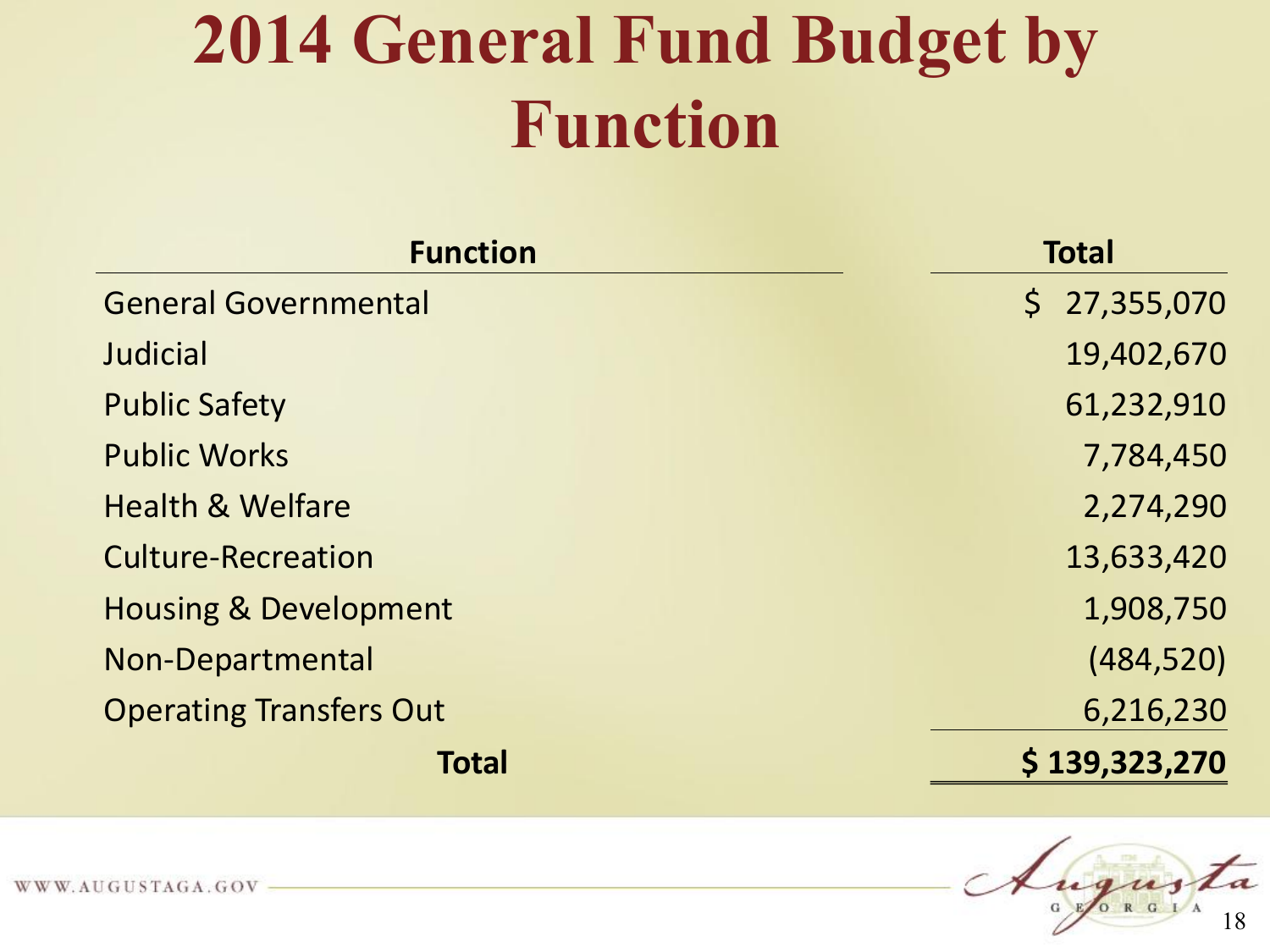

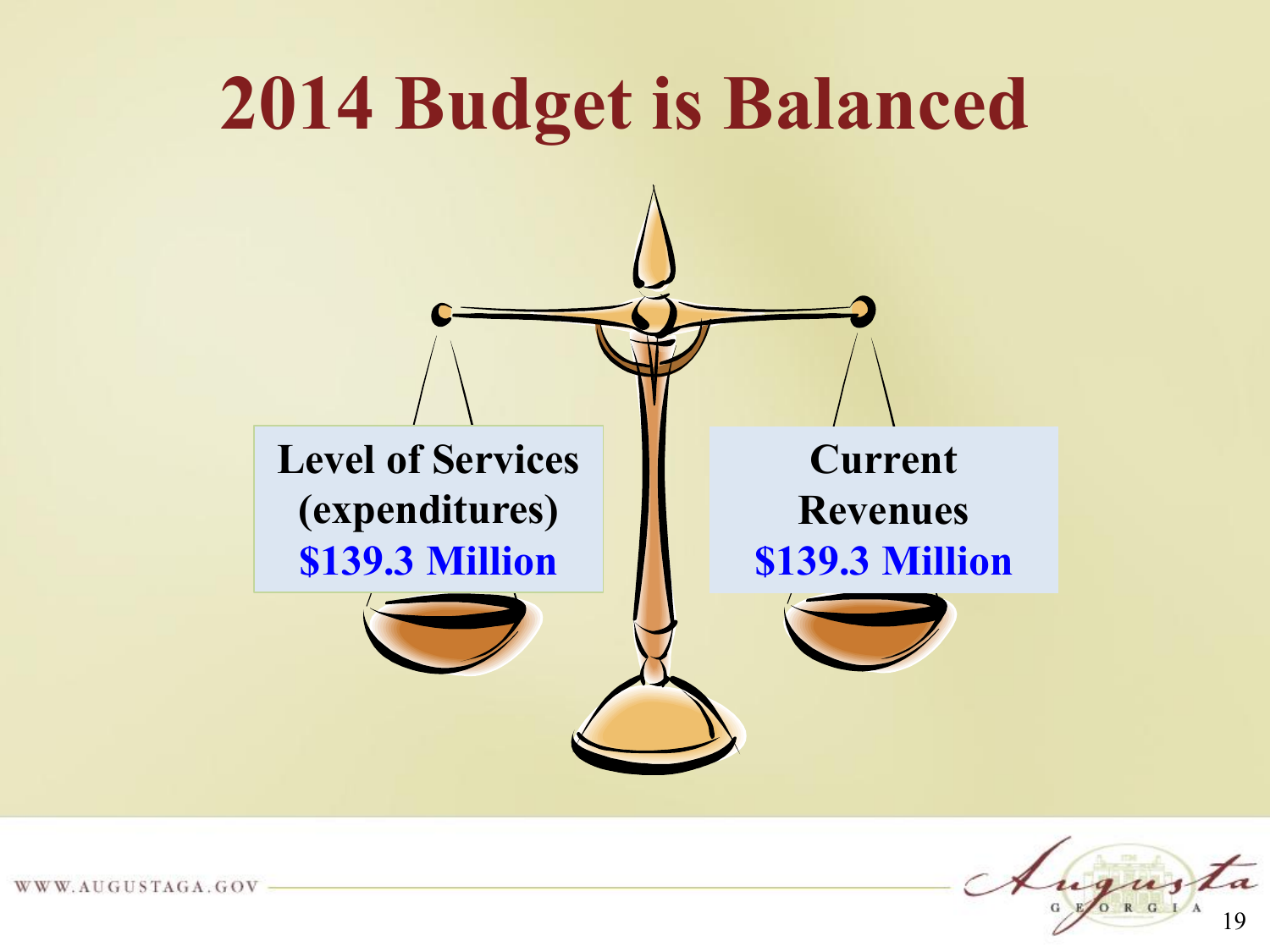#### **Payment of Lieu of Franchise Fees - (PILOFF)**

• **Definition:** Franchise fees are charged to utility companies (I.E. Comcast, Atlanta Gas Light, Georgia Power, Jefferson Electric, etc.) for the use of the government's right of way. Payments in Lieu of Franchise Fees are the equivalent charge to the government enterprise funds.

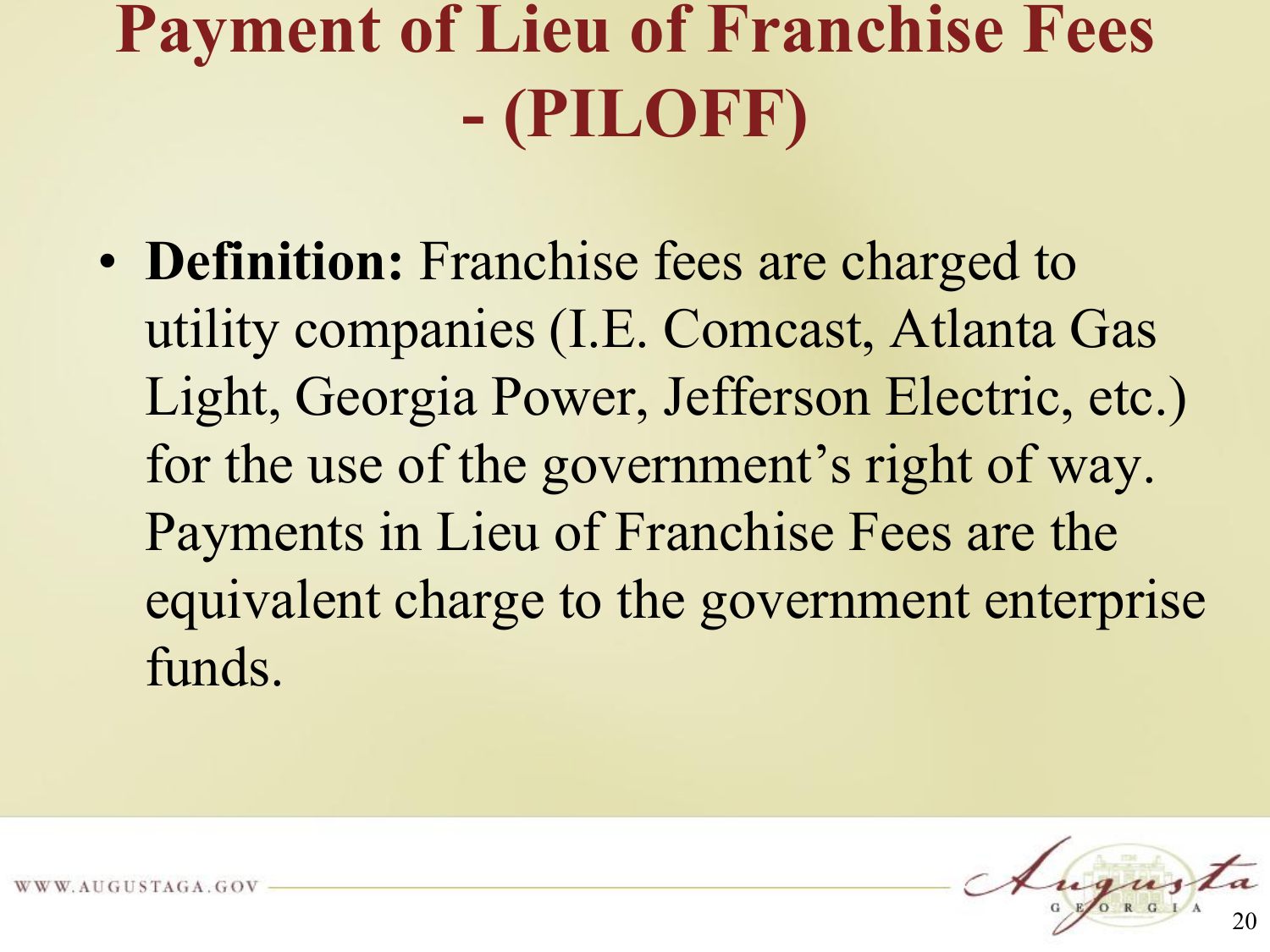#### **Payment of Lieu of Franchise Fees - (PILOFF)**

• **Methodology:** Enterprise funds are charged a Payment in Lieu of Franchise Fees at a rate of **3.5%**. This is comparable to the rate charged other utilities. The use of this methodology and rate has been reviewed by bond council and does not violate bond covenants that prohibit direct transfer of funds to the General Fund. The fee is charged on the following

> Augusta Utilities – Gross Metered Revenue Environmental Services - Gross Revenue

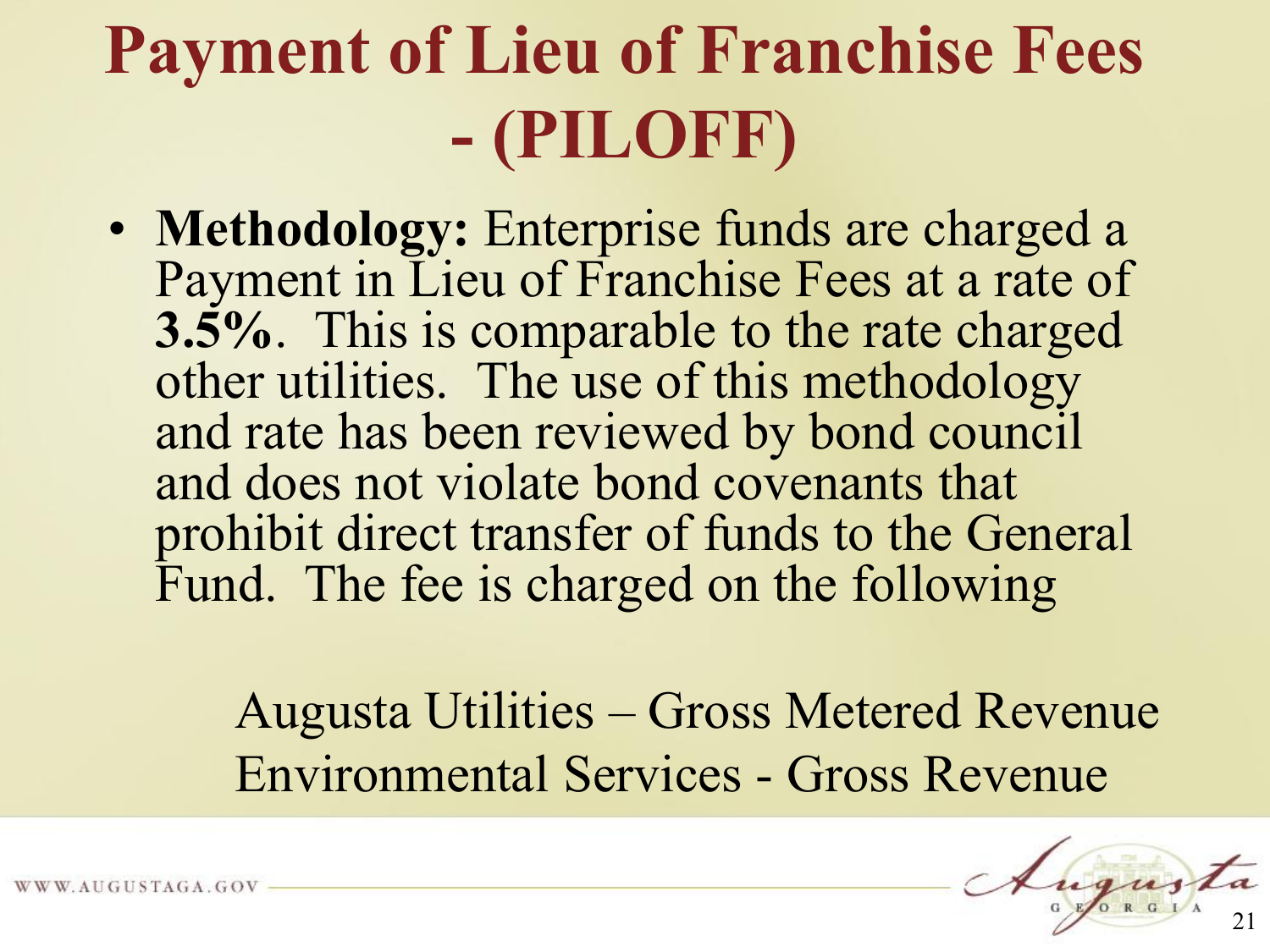#### **Franchise Fee Rates**

- **Rates charged to other utilities by industry group:** 
	- $\blacktriangleright$ Cable 5%  $\blacktriangleright$  Telephone – 3%  $\blacktriangleright$  Electric  $-4\%$  $\geq$ Gas – 3%



W. AUGUSTAGA. GOV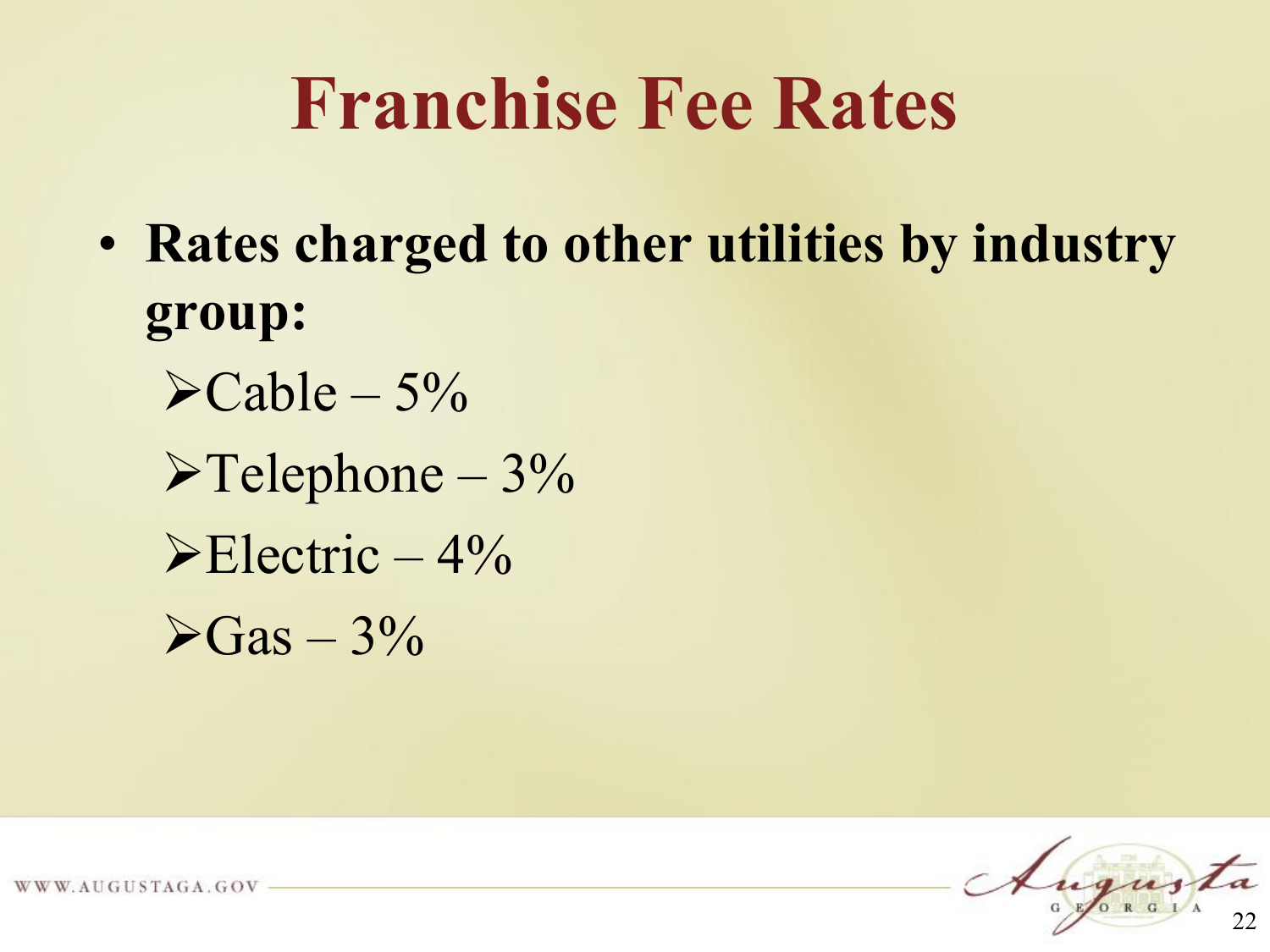## **Payment of Lieu of Franchise Fees - (PILOFF)**

- The internal rate of 3.5% paid by Utilities and Environmental Services is the average rate for the basic essential quality of life services – electricity and gas.
- Augusta Utilities internal rate charged to ARC departments is one half (1/2) the rate charged to external customers, the budgeted savings for 2014 is \$695,000.

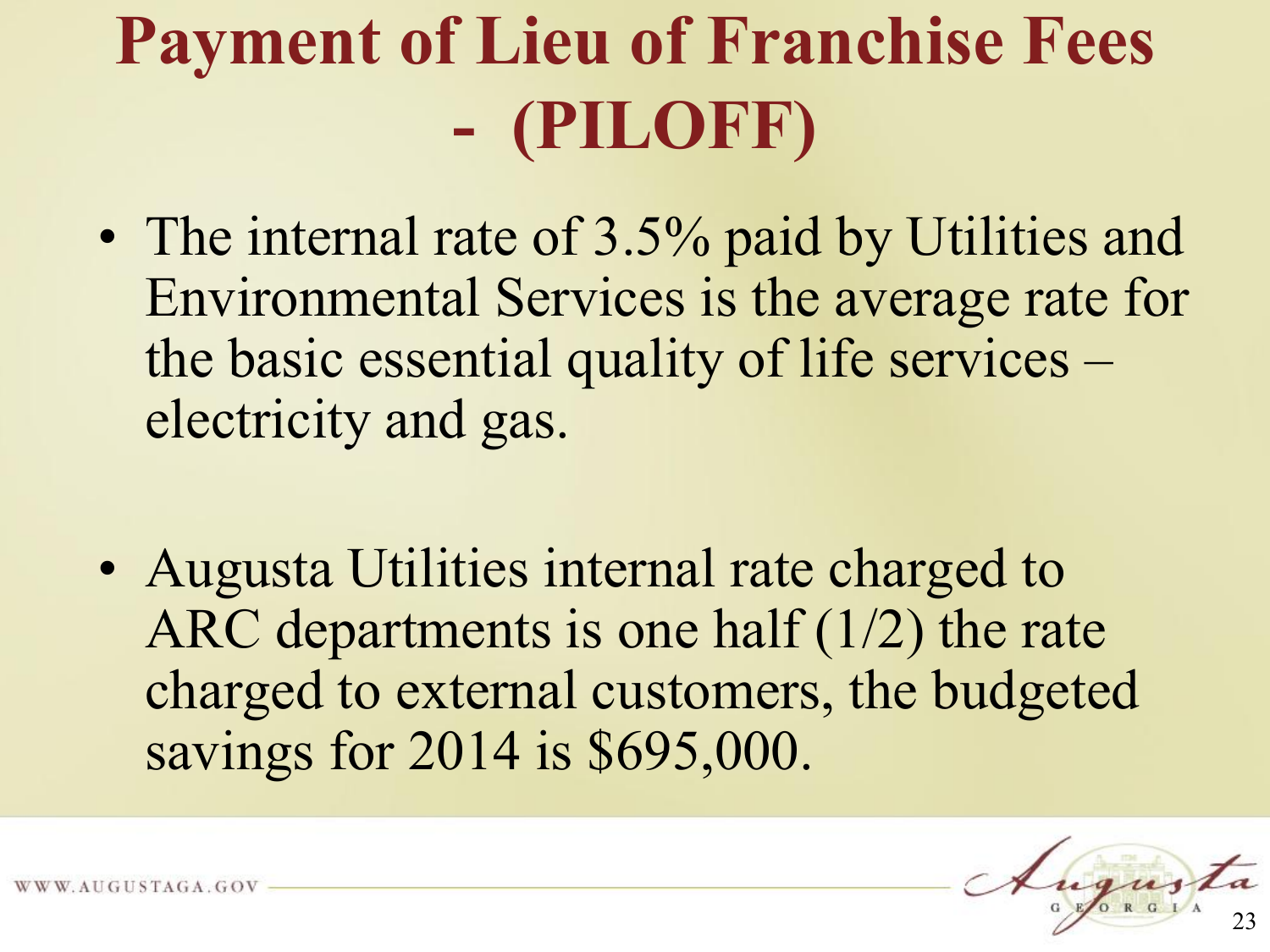#### Franchise Fee Revenue

| <b>Department</b>                   | 4%<br>3.50% |           | <b>Difference</b> |  |
|-------------------------------------|-------------|-----------|-------------------|--|
| <b>Augusta Utilities Department</b> | 2,995,840   | 3,423,820 | 427,980           |  |
| <b>Augusta Environment Services</b> | 1,223,032   | 1,397,751 | 174,719           |  |
| <b>Total</b>                        | 4,218,872   | 4,821,571 | 602,699           |  |

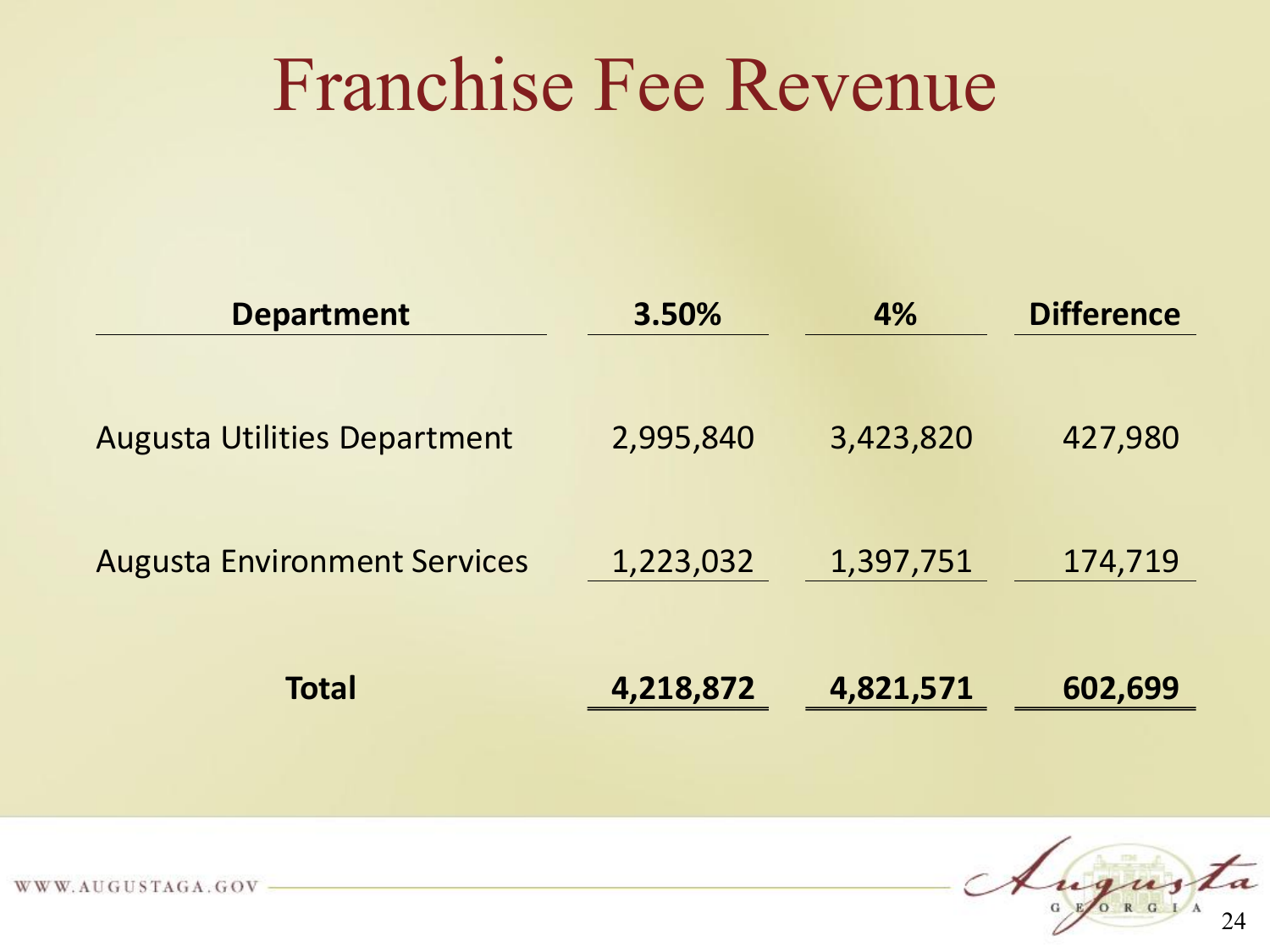

| <b>Agency</b>                              | 2014<br><b>Budget</b> | 2015<br><b>Requested</b><br><b>Budget</b> | <b>Increase</b><br>/(Decrease) |
|--------------------------------------------|-----------------------|-------------------------------------------|--------------------------------|
| <b>Mandated</b>                            | 2,741,140             | 3,234,100                                 | 492,960                        |
| <b>Health Welfares and Social Services</b> | 1,665,340             | 1,725,850                                 | 60,510                         |
| <b>Intergovernmental Agencies</b>          | 356,570               | 533,100                                   | 176,530                        |
| <b>Community Investment</b>                | 593,740               | 750,760                                   | 157,020                        |
| <b>Total</b>                               | 5,356,790             | 6,243,810                                 | 887,020                        |

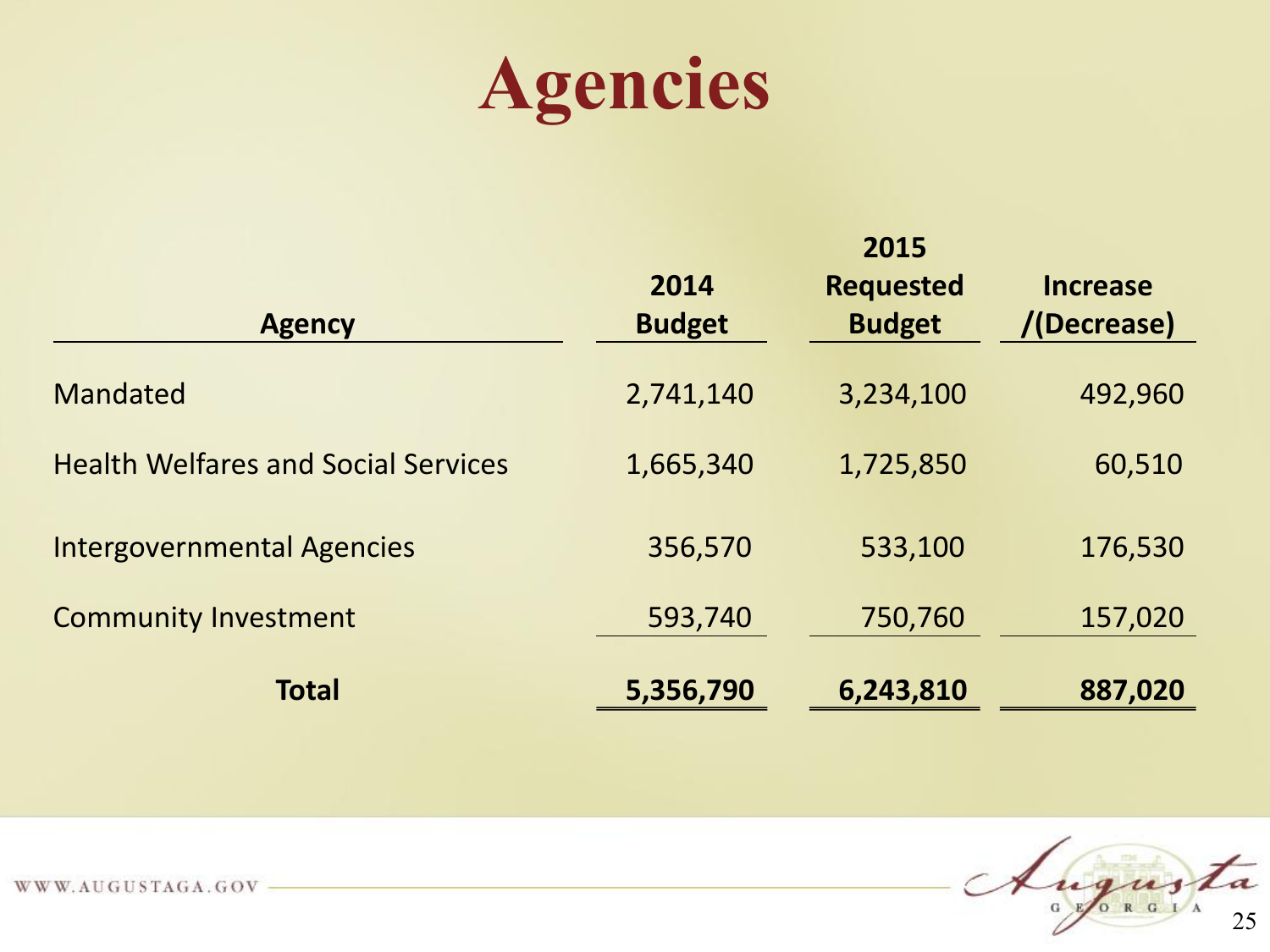#### Agencies - Mandated

| <b>Agency</b>                   | 2014 Budget | 2015<br><b>Requested</b><br><b>Budget</b> | <b>Increase</b><br>/(Decrease) |
|---------------------------------|-------------|-------------------------------------------|--------------------------------|
| <b>ARC Library</b>              | 2,466,100   | 2,961,560                                 | 495,460                        |
| <b>CSRA Regional Commission</b> | 195,820     | 195,820                                   |                                |
| 878 Engineering                 | 7,020       | 7,020                                     |                                |
| Forestry                        | 10,700      | 10,700                                    |                                |
| <b>West Augusta Soccer</b>      | 52,500      | 50,000                                    | (2,500)                        |
| <b>Garrett Comm Center</b>      | 9,000       | 9,000                                     |                                |
| <b>Total Mandated</b>           | 2,741,140   | 3,234,100                                 | 492,960                        |

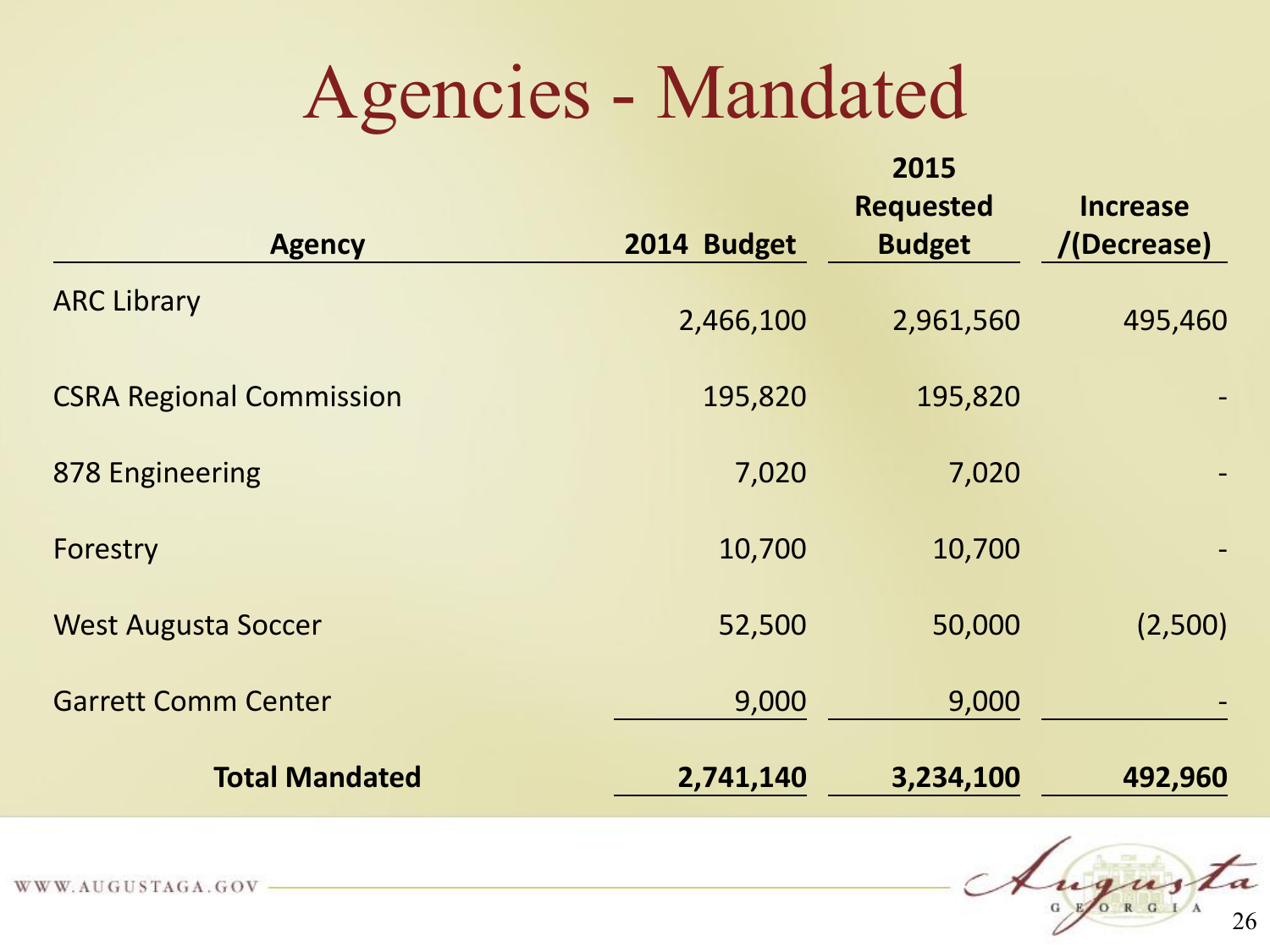#### Agencies –

#### Health Welfare and Social Services

| <b>Agency</b>                                          | 2014 Budget | 2015 Requested<br><b>Budget</b> | <b>Increase</b><br>/(Decrease) |
|--------------------------------------------------------|-------------|---------------------------------|--------------------------------|
| <b>Project Access</b>                                  | 332,470     | 332,470                         |                                |
| <b>Community Medical Outreach-Lamar Medical Center</b> | 48,310      | 49,500                          | 1,190                          |
| <b>Miracle Making</b>                                  | 41,040      | 55,000                          | 13,960                         |
| <b>Bd of Health-Public</b>                             | 1,004,250   | 1,004,250                       |                                |
| <b>Bd of Health-Mental Serenty Behavioral</b>          | 7,590       | 7,590                           |                                |
| <b>Child Enrichment</b>                                | 24,640      | 24,640                          |                                |
| Safe Homes                                             | 8,200       | 8,200                           |                                |
| <b>DFACS</b>                                           | 118,750     | 118,800                         | 50                             |
| <b>Mach Academy</b>                                    | 25,000      | 50,000                          | 25,000                         |
| <b>Senior Center Council</b>                           | 40,210      | 40,200                          | (10)                           |
| <b>Shiloh Appropriation</b>                            | 8,760       | 28,000                          | 19,240                         |
| <b>Berry Appropriations</b>                            | 6,120       | 7,200                           | 1,080                          |
| <b>Total Health Welfare and Social Services</b>        | 1,665,340   | 1,725,850                       | 60,510                         |

27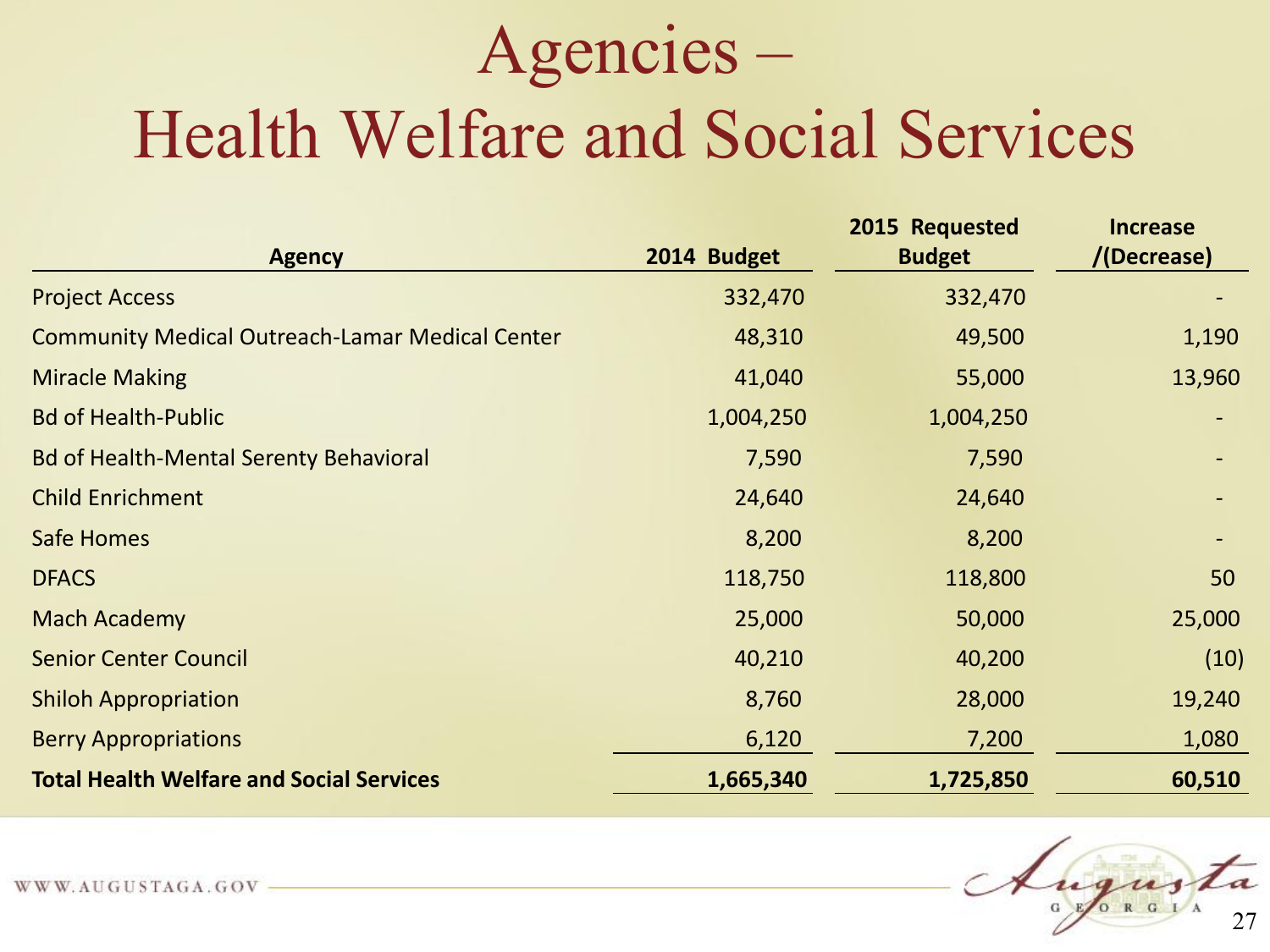## Agencies – Intergovernmental

**2015** 

| <b>Agency</b>                           | 2014 Budget | <b>ZUIJ</b><br><b>Requested</b><br><b>Budget</b> | <b>Increase</b><br>/(Decrease) |
|-----------------------------------------|-------------|--------------------------------------------------|--------------------------------|
| Development Authority of Augusta        | 60,560      | 100,000                                          | 39,440                         |
| <b>Downtown Development Authority</b>   | 154,610     | 252,300                                          | 97,690                         |
| <b>Land Bank Authority</b>              | 141,400     | 180,800                                          | 39,400                         |
| <b>Total Intergovernmental Agencies</b> | 356,570     | 533,100                                          | 176,530                        |

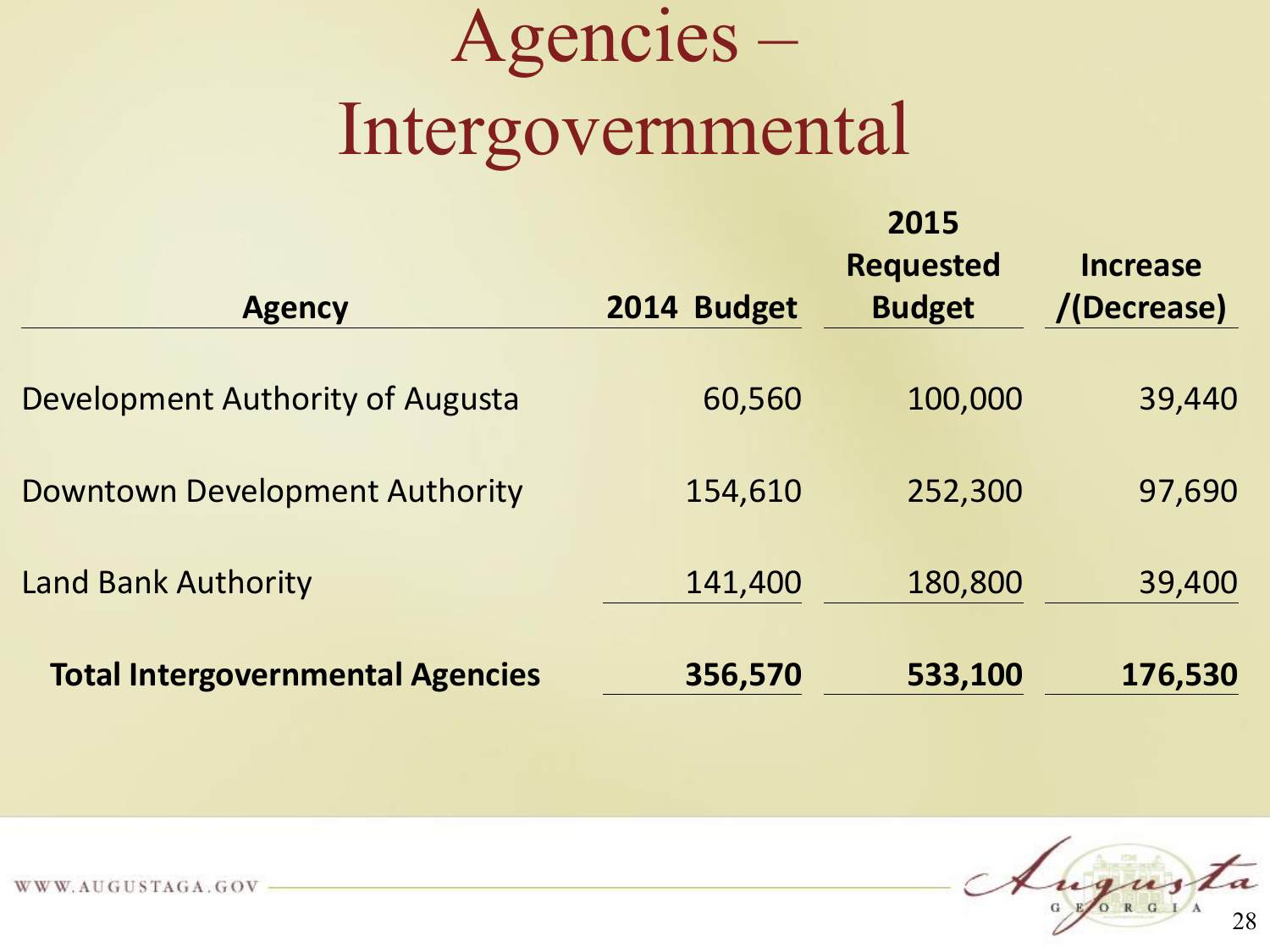## Agencies – Community Investment

| <b>Agency</b>                       | 2014 Budget | 2015 Requested<br><b>Budget</b> | <b>Increase</b><br>/(Decrease) |  |
|-------------------------------------|-------------|---------------------------------|--------------------------------|--|
|                                     |             |                                 |                                |  |
| Lucy Craft Laney Museum             | 143,670     | 147,200                         | 3,530                          |  |
| <b>ARC Museum of History</b>        | 143,670     | 203,670                         | 60,000                         |  |
| <b>Ezekiel Harris House</b>         | 50,900      | 60,900                          | 10,000                         |  |
| <b>Historic Augusta</b>             | 9,650       | 9,650                           |                                |  |
| <b>Arts Council</b>                 | 143,420     | 225,000                         | 81,580                         |  |
| <b>Alliance For Ft Gordon</b>       | 24,400      | 25,000                          | 600                            |  |
| <b>American Red Cross</b>           | 24,640      | 24,640                          |                                |  |
| <b>Central Sav River Land Trust</b> | 53,390      | 54,700                          | 1,310                          |  |
| <b>Total Community Development</b>  | 593,740     | 750,760                         | 157,020                        |  |

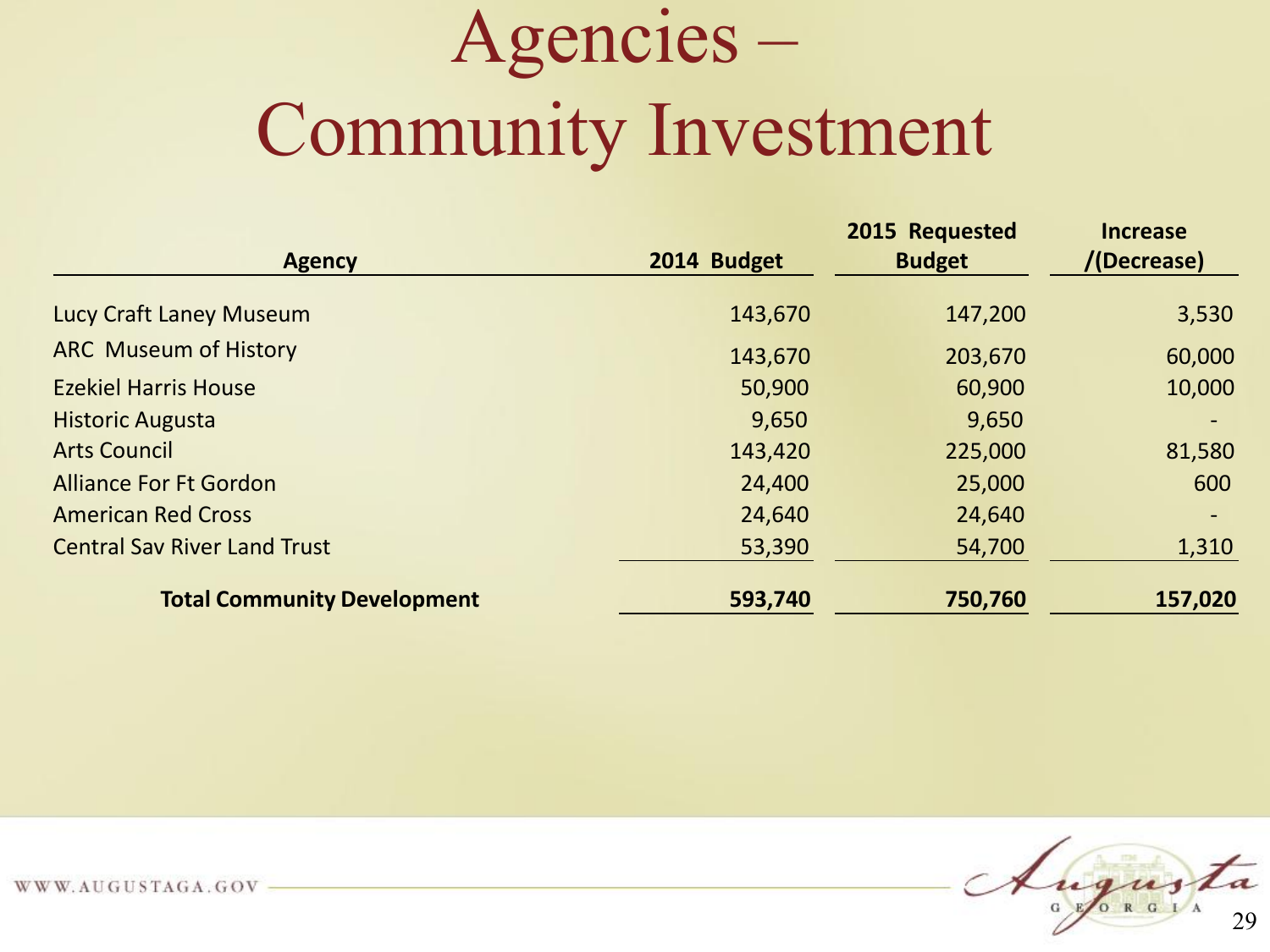#### **Recreation, Parks and Facilities**

|                                            | 2014<br><b>Budget</b> | 2015<br><b>Operational</b><br><b>Budget</b> | <b>New</b><br><b>Programs</b> | <b>2015 Total</b><br><b>Budget</b><br><b>Request</b> | 2014/2015<br><b>Budget</b><br><b>INC/DEC</b> |
|--------------------------------------------|-----------------------|---------------------------------------------|-------------------------------|------------------------------------------------------|----------------------------------------------|
| <b>Facilities</b><br><b>Recreation and</b> | 4,811,390             | 5,403,780                                   | 287,200                       | 5,690,980                                            | 879,590                                      |
| Parks                                      | 10,820,100            | 11,287,650                                  | 134,400                       | 11,422,050                                           | 601,950                                      |
| <b>Total</b>                               | 15,631,490            | 16,691,430                                  | 421,600                       | 17,113,030                                           | 1,481,540                                    |

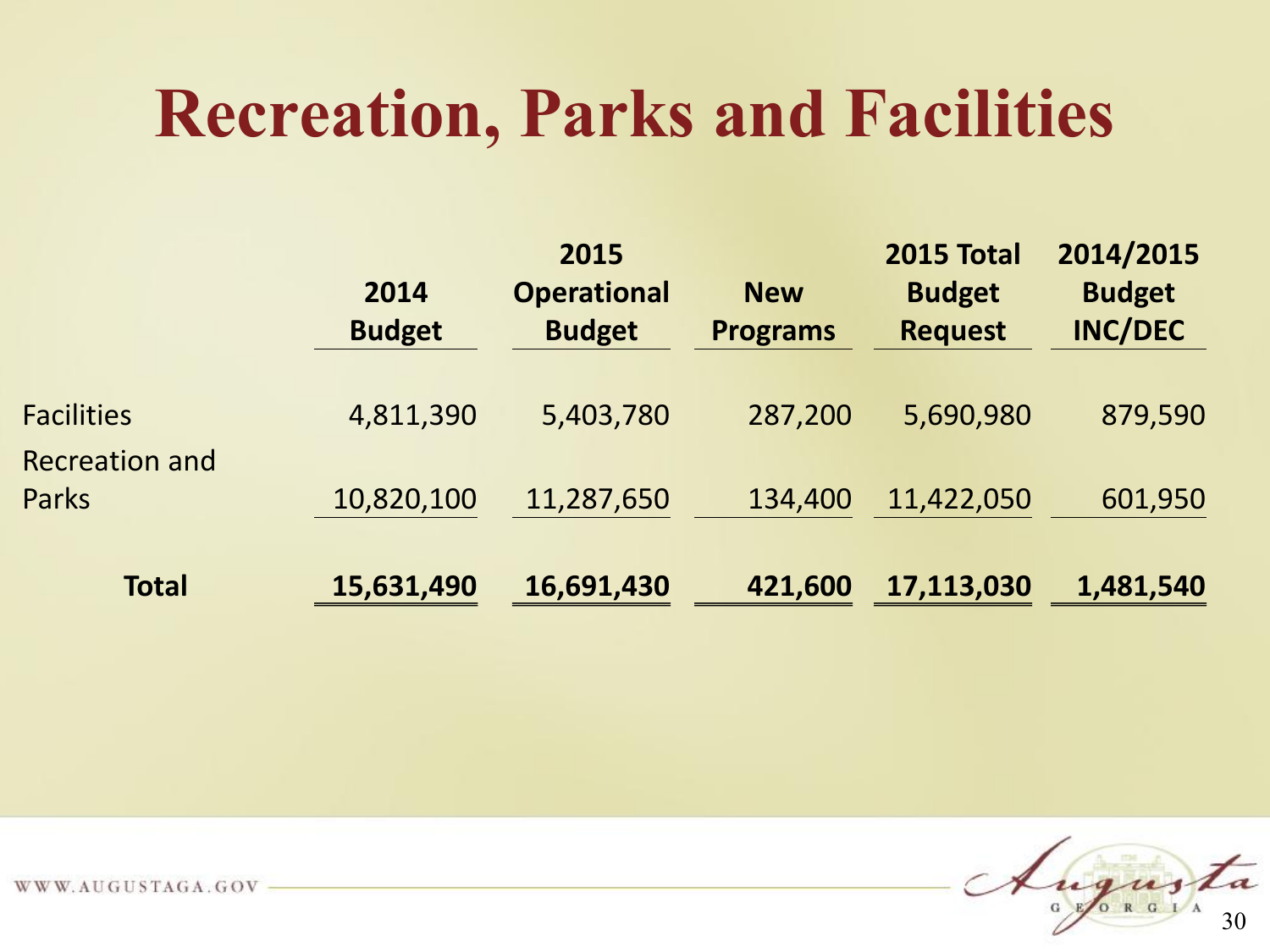## **Engineering**

|                                          | 2014<br><b>Budget</b> | 2015<br><b>Operational</b><br><b>Budget</b> | <b>New</b><br><b>Programs</b> | <b>2015 Total</b><br><b>Budget</b><br><b>Request</b> | 2014/2015<br><b>Budget</b><br><b>INC/DEC</b> |
|------------------------------------------|-----------------------|---------------------------------------------|-------------------------------|------------------------------------------------------|----------------------------------------------|
| <b>Highway&amp;Street Administration</b> | 1,940,680             | 2,013,040                                   | 88,600                        | 2,101,640                                            | 160,960                                      |
| Roads and Walkways - Other               | 2,500,280             | 2,874,150                                   | 5,954,900                     | 8,829,050                                            | 6,328,770                                    |
| <b>Traffic engineering</b>               | 2,792,820             | 2,923,770                                   | 2,184,300                     | 5,108,070                                            | 2,315,250                                    |
| <b>Total Engineering</b>                 | 7,233,780             | 7,810,960                                   | 8,227,800                     | 16,038,760                                           | 8,804,980                                    |

Augusta